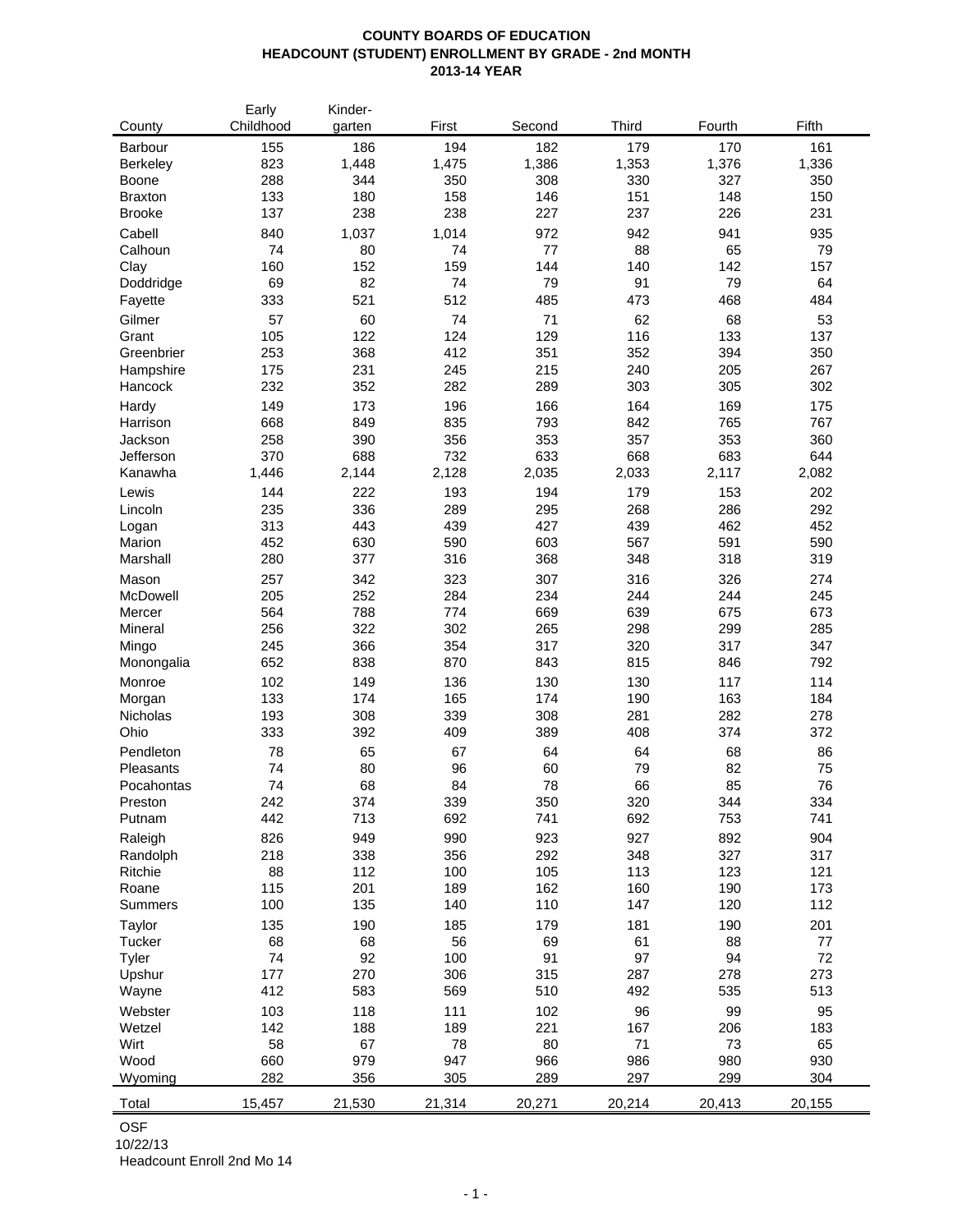### **COUNTY BOARDS OF EDUCATION HEADCOUNT (STUDENT) ENROLLMENT BY GRADE - 2nd MONTH 2013-14 YEAR**

| County           | Sixth      | Seventh   | Eight     | Ninth       | Tenth        | Eleventh  | Twelfth   | Total           |
|------------------|------------|-----------|-----------|-------------|--------------|-----------|-----------|-----------------|
| Barbour          | 190        | 166       | 167       | 188         | 174          | 165       | 177       | 2,454           |
| <b>Berkeley</b>  | 1,415      | 1,394     | 1,349     | 1,443       | 1,312        | 1,091     | 1,020     | 18,221          |
| <b>Boone</b>     | 313        | 355       | 342       | 357         | 324          | 289       | 264       | 4,541           |
| <b>Braxton</b>   | 170        | 134       | 154       | 175         | 159          | 133       | 137       | 2,128           |
| <b>Brooke</b>    | 224        | 232       | 260       | 278         | 261          | 230       | 227       | 3,246           |
| Cabell           | 942        | 984       | 954       | 946         | 960          | 877       | 741       | 13,085          |
| Calhoun          | 89         | 73        | 79        | 69          | 72           | 69        | 81        | 1,069           |
| Clay             | 129        | 134       | 125       | 141         | 147          | 112       | 133       | 1,975           |
| Doddridge        | 86         | 90        | 94        | 98          | 81           | 87        | 85        | 1,159           |
| Fayette          | 481        | 549       | 492       | 518         | 514          | 476       | 504       | 6,810           |
|                  |            |           |           |             |              |           |           |                 |
| Gilmer<br>Grant  | 55<br>122  | 66<br>129 | 62<br>145 | 72<br>146   | 68<br>140    | 67<br>142 | 68<br>129 | 903             |
| Greenbrier       | 397        | 410       | 423       | 417         | 353          | 352       | 359       | 1,819<br>5,191  |
|                  | 238        | 244       | 306       | 272         |              | 273       | 266       |                 |
| Hampshire        | 316        | 323       |           | 341         | 245<br>299   | 256       | 265       | 3,422           |
| Hancock          |            |           | 316       |             |              |           |           | 4,181           |
| Hardy            | 170        | 176       | 148       | 172         | 149          | 166       | 148       | 2,321           |
| Harrison         | 746        | 782       | 816       | 816         | 826          | 714       | 694       | 10,913          |
| Jackson          | 372        | 366       | 349       | 410         | 360          | 335       | 295       | 4,914           |
| Jefferson        | 726        | 720       | 701       | 710         | 633          | 559       | 594       | 9,061           |
| Kanawha          | 2,206      | 2,070     | 2,110     | 2,435       | 2,017        | 1,828     | 1,727     | 28,378          |
| Lewis            | 187        | 203       | 189       | 195         | 209          | 175       | 179       | 2,624           |
| Lincoln          | 275        | 248       | 290       | 244         | 261          | 193       | 179       | 3,691           |
| Logan            | 461        | 448       | 462       | 525         | 482          | 461       | 457       | 6,271           |
| Marion           | 591        | 577       | 593       | 621         | 592          | 559       | 480       | 8,036           |
| Marshall         | 344        | 342       | 367       | 319         | 352          | 336       | 322       | 4,708           |
| Mason            | 297        | 317       | 324       | 307         | 312          | 303       | 307       | 4,312           |
| McDowell         | 254        | 252       | 246       | 291         | 253          | 214       | 219       | 3,437           |
| Mercer           | 730        | 684       | 737       | 698         | 702          | 630       | 622       | 9,585           |
| Mineral          | 304        | 303       | 320       | 346         | 300          | 316       | 271       | 4,187           |
| Mingo            | 353        | 317       | 342       | 325         | 293          | 253       | 254       | 4,403           |
| Monongalia       | 781        | 813       | 751       | 859         | 820          | 766       | 746       | 11,192          |
| Monroe           | 146        | 141       | 142       | 157         | 135          | 99        | 122       | 1,820           |
| Morgan           | 179        | 188       | 194       | 238         | 207          | 191       | 200       | 2,580           |
| Nicholas         | 278        | 271       | 296       | 291         | 291          | 283       | 257       | 3,956           |
| Ohio             | 381        | 384       | 372       | 401         | 414          | 379       | 420       | 5,428           |
| Pendleton        | 68         | 59        | 66        | 87          | 81           | 64        | 84        | 1,001           |
| Pleasants        | 89         | 89        | 107       | 114         | 100          | 83        | 104       | 1,232           |
| Pocahontas       | 87         | 76        | 78        | 100         | 79           | 77        | 84        | 1,112           |
| Preston          | 324        | 316       | 329       | 349         | 330          | 312       | 320       | 4,583           |
| Putnam           | 738        | 746       | 768       | 814         | 724          | 654       | 689       | 9,907           |
| Raleigh          | 944        | 889       | 922       | 931         | 905          | 811       | 755       | 12,568          |
| Randolph         | 294        | 322       | 296       | 269         | 301          | 280       | 267       | 4,225           |
| Ritchie          | 115        | 109       | 103       | 106         | 119          | 91        | 111       | 1,516           |
| Roane            | 172        | 167       | 191       | 209         | 174          | 169       | 171       | 2,443           |
| Summers          | 103        | 117       | 108       | 106         | 112          | 95        | 91        | 1,596           |
|                  | 179        |           |           | 186         | 179          |           | 142       | 2,423           |
| Taylor<br>Tucker | 64         | 170<br>70 | 156<br>89 | 86          | 88           | 150<br>66 | 79        | 1,029           |
|                  |            | 89        | 116       | 119         | 105          | 88        | 103       |                 |
| Tyler<br>Upshur  | 108<br>302 | 310       | 261       | 332         | 251          | 221       | 239       | 1,348<br>3,822  |
| Wayne            | 569        | 569       | 557       | 684         | 519          | 442       | 492       | 7,446           |
|                  |            |           |           |             |              |           |           |                 |
| Webster          | 99         | 115       | 102       | 92          | 96           | 114       | 104       | 1,446           |
| Wetzel           | 212        | 183       | 197       | 218         | 236          | 215       | 200       | 2,757           |
| Wirt<br>Wood     | 83<br>965  | 48<br>982 | 87<br>985 | 78<br>1,075 | 77           | 72<br>933 | 85<br>842 | 1,022           |
| Wyoming          | 295        | 305       | 298       | 336         | 1,030<br>301 | 284       | 305       | 13,260<br>4,256 |
|                  |            |           |           |             |              |           |           |                 |
| Total            | 20,758     | 20,616    | 20,833    | 22,112      | 20,524       | 18,600    | 18,216    | 281,013         |

OSF

10/22/13

Headcount Enrol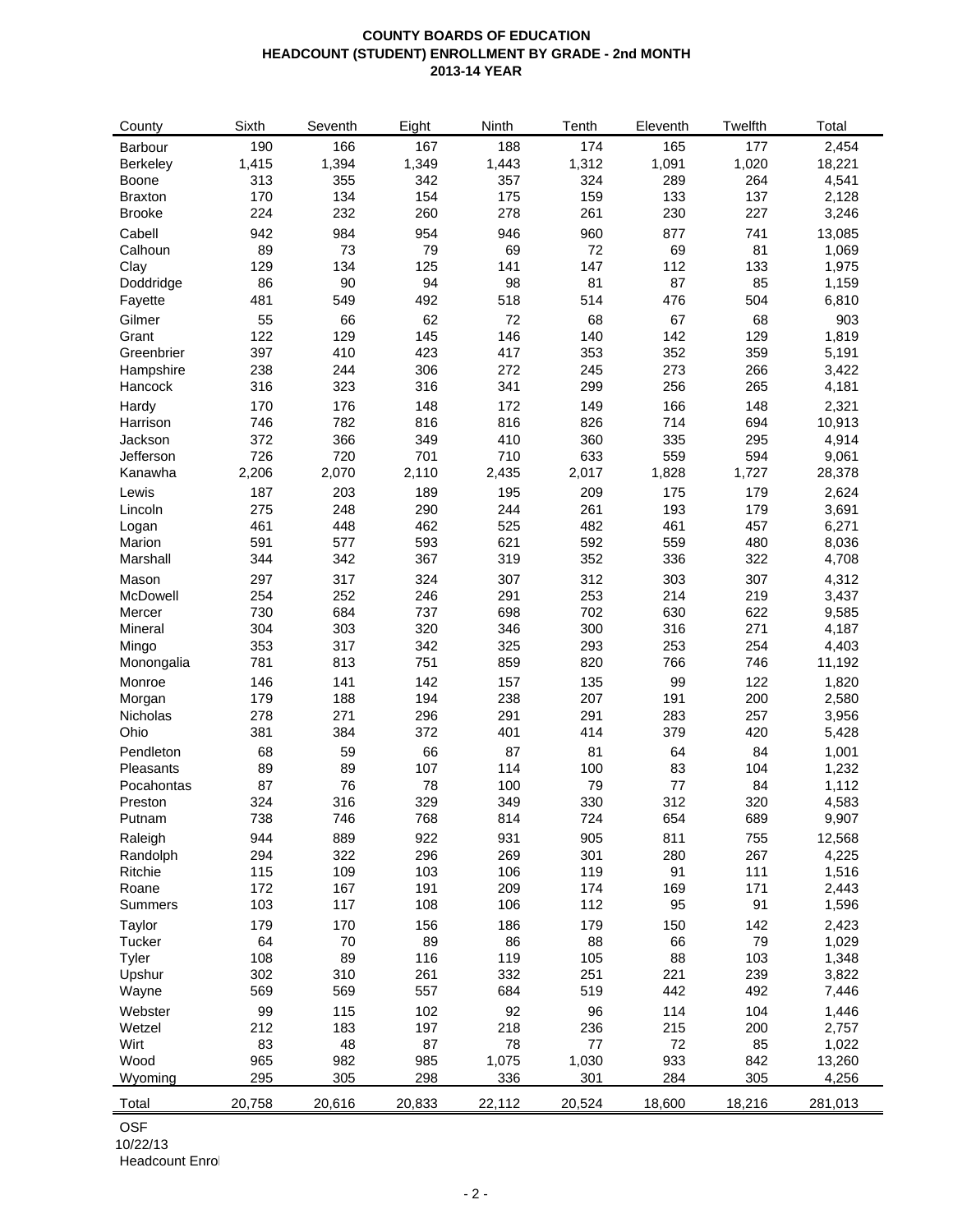# **COUNTY BOARDS OF EDUCATION SUMMARY OF HEADCOUNT (STUDENT) ENROLLMENT - 2ND MONTH 2013-14 YEAR**

| County               | Headcount<br>Enrollment |  |
|----------------------|-------------------------|--|
| Barbour              | 2,454                   |  |
| Berkeley             | 18,221                  |  |
| <b>Boone</b>         | 4,541                   |  |
| <b>Braxton</b>       | 2,128                   |  |
| <b>Brooke</b>        | 3,246                   |  |
| Cabell               | 13,085                  |  |
| Calhoun              | 1,069                   |  |
| Clay                 | 1,975                   |  |
| Doddridge            | 1,159                   |  |
| Fayette              | 6,810                   |  |
| Gilmer               | 903                     |  |
| Grant                | 1,819                   |  |
| Greenbrier           | 5,191                   |  |
| Hampshire<br>Hancock | 3,422<br>4,181          |  |
|                      |                         |  |
| Hardy<br>Harrison    | 2,321<br>10,913         |  |
| Jackson              | 4,914                   |  |
| Jefferson            | 9,061                   |  |
| Kanawha              | 28,378                  |  |
| Lewis                | 2,624                   |  |
| Lincoln              | 3,691                   |  |
| Logan                | 6,271                   |  |
| Marion               | 8,036                   |  |
| Marshall             | 4,708                   |  |
| Mason                | 4,312                   |  |
| McDowell             | 3,437                   |  |
| Mercer               | 9,585                   |  |
| Mineral              | 4,187                   |  |
| Mingo                | 4,403                   |  |
| Monongalia           | 11,192                  |  |
| Monroe               | 1,820                   |  |
| Morgan               | 2,580                   |  |
| Nicholas             | 3,956                   |  |
| Ohio                 | 5,428                   |  |
| Pendleton            | 1,001                   |  |
| Pleasants            | 1,232                   |  |
| Pocahontas           | 1,112                   |  |
| Preston              | 4,583                   |  |
| Putnam               | 9,907                   |  |
| Raleigh              | 12,568                  |  |
| Randolph<br>Ritchie  | 4,225<br>1,516          |  |
| Roane                | 2,443                   |  |
| Summers              | 1,596                   |  |
| Taylor               | 2,423                   |  |
| Tucker               | 1,029                   |  |
| Tyler                | 1,348                   |  |
| Upshur               | 3,822                   |  |
| Wayne                | 7,446                   |  |
| Webster              | 1,446                   |  |
| Wetzel               | 2,757                   |  |
| Wirt                 | 1,022                   |  |
| Wood                 | 13,260                  |  |
| Wyoming              | 4,256                   |  |
| Total                | 281,013                 |  |
|                      |                         |  |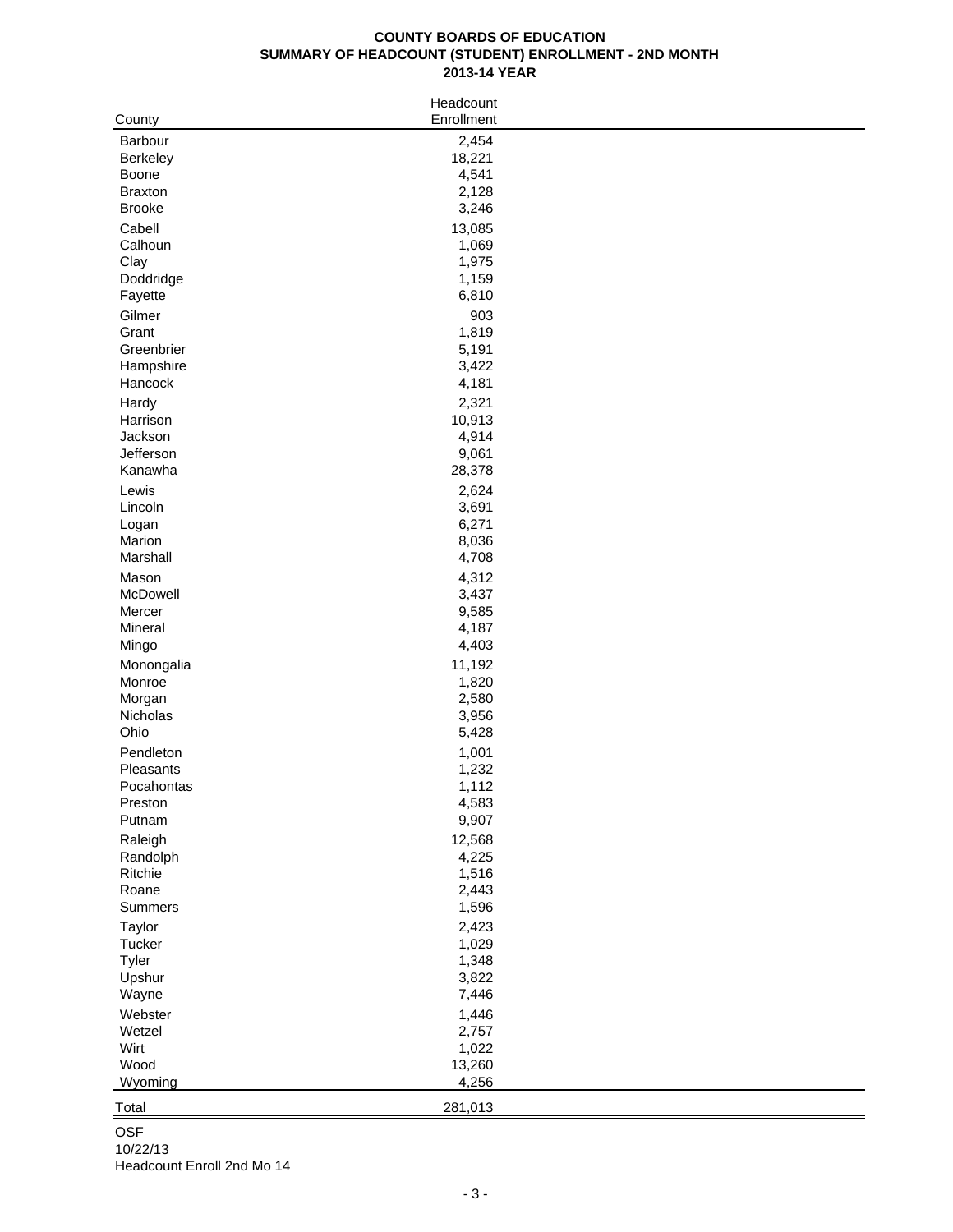#### **COUNTY BOARDS OF EDUCATION SUMMARY OF HEADCOUNT (STUDENT) ENROLLMENT - 2ND MONTH ARRANGED IN DESCENDING ORDER 2013-14 YEAR**

|                          |               | Headcount      |  |
|--------------------------|---------------|----------------|--|
| Ct.                      | County        | Enrollment     |  |
| 1.                       | Kanawha       | 28,378         |  |
| 2.                       | Berkeley      | 18,221         |  |
| 3.                       | Wood          | 13,260         |  |
| 4.                       | Cabell        | 13,085         |  |
| 5.                       | Raleigh       | 12,568         |  |
|                          |               |                |  |
| 6.                       | Monongalia    | 11,192         |  |
| 7.                       | Harrison      | 10,913         |  |
| 8.                       | Putnam        | 9,907          |  |
| 9.                       | Mercer        | 9,585          |  |
| 10.                      | Jefferson     | 9,061          |  |
| 11.                      | Marion        | 8,036          |  |
| 12.                      | Wayne         | 7,446          |  |
| 13.                      | Fayette       | 6,810          |  |
| 14.                      | Logan         | 6,271          |  |
| 15.                      | Ohio          | 5,428          |  |
| 16.                      | Greenbrier    | 5,191          |  |
| 17.                      | Jackson       | 4,914          |  |
| 18.                      | Marshall      | 4,708          |  |
| 19.                      | Preston       | 4,583          |  |
| 20.                      | Boone         | 4,541          |  |
| 21.                      | Mingo         | 4,403          |  |
| 22.                      | Mason         | 4,312          |  |
| 23.                      | Wyoming       | 4,256          |  |
| 24.                      | Randolph      | 4,225          |  |
| 25.                      | Mineral       | 4,187          |  |
| 26.                      | Hancock       | 4,181          |  |
| 27.                      | Nicholas      | 3,956          |  |
| 28.                      | Upshur        | 3,822          |  |
| 29.                      | Lincoln       |                |  |
| 30.                      | McDowell      | 3,691          |  |
|                          |               | 3,437          |  |
| 31.                      | Hampshire     | 3,422          |  |
| 32.                      | <b>Brooke</b> | 3,246          |  |
| 33.                      | Wetzel        | 2,757          |  |
| 34.                      | Lewis         | 2,624          |  |
| 35.                      | Morgan        | 2,580          |  |
| 36.                      | Barbour       | 2,454          |  |
| 37.                      | Roane         | 2,443          |  |
| 38.                      | Taylor        | 2,423          |  |
| 39.                      | Hardy         | 2,321          |  |
| 40.                      | Braxton       | 2,128          |  |
| 41.                      | Clay          | 1,975          |  |
| 42.                      | Monroe        | 1,820          |  |
| 43.                      | Grant         | 1,819          |  |
| 44.                      | Summers       | 1,596          |  |
| 45.                      | Ritchie       | 1,516          |  |
| 46.                      | Webster       | 1,446          |  |
| 47.                      | Tyler         | 1,348          |  |
| 48.                      | Pleasants     | 1,232          |  |
| 49.                      | Doddridge     | 1,159          |  |
| 50.                      | Pocahontas    | 1,112          |  |
| 51.                      | Calhoun       | 1,069          |  |
| 52.                      | Tucker        |                |  |
| 53.                      | Wirt          | 1,029<br>1,022 |  |
| 54.                      | Pendleton     |                |  |
| 55.                      | Gilmer        | 1,001<br>903   |  |
|                          |               |                |  |
| $\overline{\phantom{a}}$ | Total         | 281,013        |  |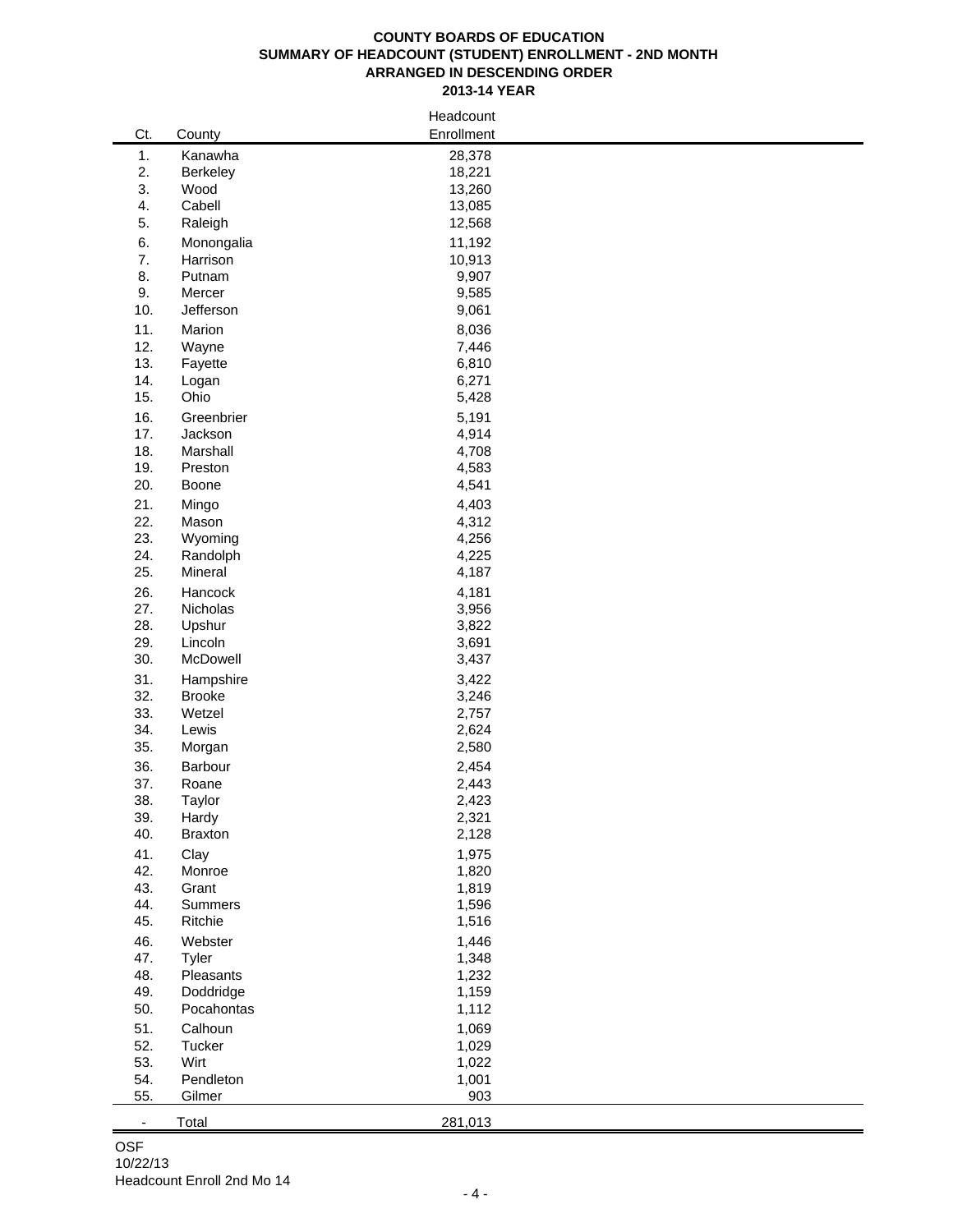# **COUNTY BOARDS OF EDUCATION SUMMARY OF HEADCOUNT ENROLLMENT BY CATEGORIES - 2ND MONTH 2013-14 YEAR**

| County             | Early<br>Childhood | Kindergarten | Grades 1-8     | Grades 9-12 | Total          |
|--------------------|--------------------|--------------|----------------|-------------|----------------|
| Barbour            | 155                | 186          | 1,409          | 704         | 2,454          |
| <b>Berkeley</b>    | 823                | 1,448        | 11,084         | 4,866       | 18,221         |
| <b>Boone</b>       | 288                | 344          | 2,675          | 1,234       | 4,541          |
| <b>Braxton</b>     | 133                | 180          | 1,211          | 604         | 2,128          |
| <b>Brooke</b>      | 137                | 238          | 1,875          | 996         | 3,246          |
| Cabell             | 840                | 1,037        | 7,684          | 3,524       | 13,085         |
| Calhoun            | 74                 | 80           | 624            | 291         | 1,069          |
| Clay               | 160                | 152          | 1,130          | 533         | 1,975          |
| Doddridge          | 69                 | 82           | 657            | 351         | 1,159          |
| Fayette            | 333                | 521          | 3,944          | 2,012       | 6,810          |
| Gilmer             | 57                 | 60           | 511            | 275         | 903            |
| Grant              | 105                | 122          | 1,035          | 557         | 1,819          |
| Greenbrier         | 253                | 368          | 3,089          | 1,481       | 5,191          |
| Hampshire          | 175                | 231          | 1,960          | 1,056       | 3,422          |
| Hancock            | 232                | 352          | 2,436          | 1,161       | 4,181          |
| Hardy              | 149                | 173          | 1,364          | 635         | 2,321          |
| Harrison           | 668                | 849          | 6,346          | 3,050       | 10,913         |
| Jackson            | 258                | 390          | 2,866          | 1,400       | 4,914          |
| Jefferson          | 370                | 688          | 5,507          | 2,496       | 9,061          |
| Kanawha            | 1,446              | 2,144        | 16,781         | 8,007       | 28,378         |
| Lewis              | 144                | 222          | 1,500          | 758         | 2,624          |
| Lincoln            | 235                | 336          | 2,243          | 877         | 3,691          |
| Logan              | 313                | 443          | 3,590          | 1,925       | 6,271          |
| Marion             | 452                | 630          | 4,702          | 2,252       | 8,036          |
| Marshall           | 280                | 377          | 2,722          | 1,329       | 4,708          |
| Mason              | 257                | 342          | 2,484          | 1,229       | 4,312          |
| McDowell           | 205                | 252          | 2,003          | 977         | 3,437          |
| Mercer             | 564                | 788          | 5,581          | 2,652       | 9,585          |
| Mineral            | 256                | 322          | 2,376          | 1,233       | 4,187          |
| Mingo              | 245                | 366          | 2,667          | 1,125       | 4,403          |
| Monongalia         | 652                | 838          | 6,511          | 3,191       | 11,192         |
| Monroe             | 102<br>133         | 149<br>174   | 1,056          | 513<br>836  | 1,820          |
| Morgan<br>Nicholas | 193                | 308          | 1,437<br>2,333 | 1,122       | 2,580<br>3,956 |
| Ohio               | 333                | 392          | 3,089          | 1,614       | 5,428          |
| Pendleton          | 78                 | 65           | 542            | 316         | 1,001          |
| Pleasants          | 74                 | 80           | 677            | 401         | 1,232          |
| Pocahontas         | 74                 | 68           | 630            | 340         | 1,112          |
| Preston            | 242                | 374          | 2,656          | 1,311       | 4,583          |
| Putnam             | 442                | 713          | 5,871          | 2,881       | 9,907          |
| Raleigh            | 826                | 949          | 7,391          | 3,402       | 12,568         |
| Randolph           | 218                | 338          | 2,552          | 1,117       | 4,225          |
| Ritchie            | 88                 | 112          | 889            | 427         | 1,516          |
| Roane              | 115                | 201          | 1,404          | 723         | 2,443          |
| <b>Summers</b>     | 100                | 135          | 957            | 404         | 1,596          |
| Taylor             | 135                | 190          | 1,441          | 657         | 2,423          |
| Tucker             | 68                 | 68           | 574            | 319         | 1,029          |
| Tyler              | 74                 | 92           | 767            | 415         | 1,348          |
| Upshur             | 177                | 270          | 2,332          | 1,043       | 3,822          |
| Wayne              | 412                | 583          | 4,314          | 2,137       | 7,446          |
| Webster            | 103                | 118          | 819            | 406         | 1,446          |
| Wetzel             | 142                | 188          | 1,558          | 869         | 2,757          |
| Wirt               | 58                 | 67           | 585            | 312         | 1,022          |
| Wood               | 660                | 979          | 7,741          | 3,880       | 13,260         |
| Wyoming            | 282                | 356          | 2,392          | 1,226       | 4,256          |
| Total              | 15,457             | 21,530       | 164,574        | 79,452      | 281,013        |

OSF

10/22/13 Headcount Enroll 2nd Mo 14 - 5 -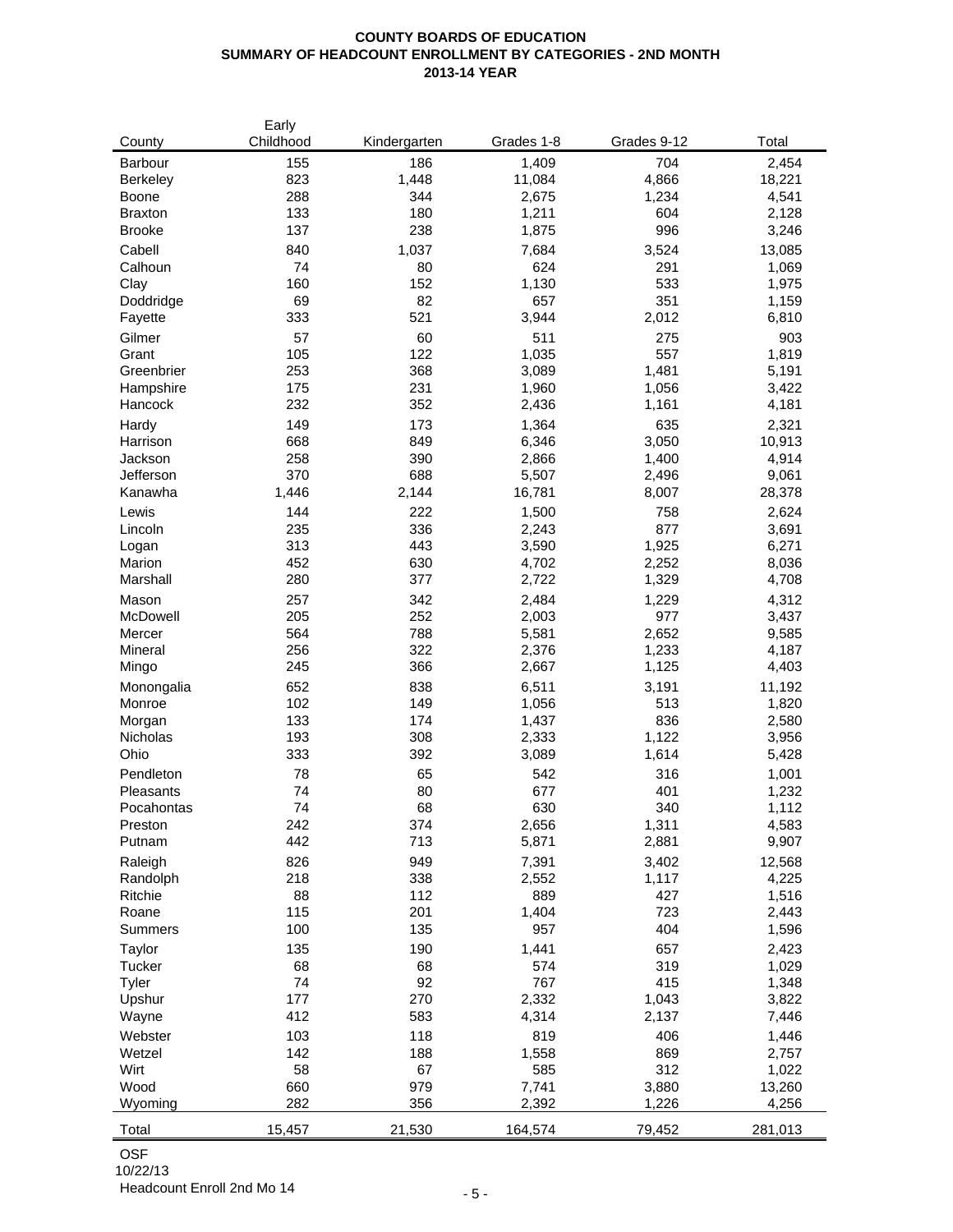# **COUNTY BOARDS OF EDUCATION COMPARISON OF HEADCOUNT ENROLLMENT - 2ND MONTH 2012-13 AND 2013-14 SCHOOL YEARS**

|                | 2012-13   | 2013-14   |            | Pct      |
|----------------|-----------|-----------|------------|----------|
| County         | 2nd Month | 2nd Month | Difference | Change   |
| Barbour        | 2,441     | 2,454     | 13         | 0.53%    |
| Berkeley       | 18,171    | 18,221    | 50         | 0.28%    |
| Boone          | 4,526     | 4,541     | 15         | 0.33%    |
| <b>Braxton</b> | 2,156     | 2,128     | (28)       | $-1.30%$ |
| <b>Brooke</b>  | 3,332     | 3,246     | (86)       | $-2.58%$ |
| Cabell         | 12,979    | 13,085    | 106        | 0.82%    |
| Calhoun        | 1,083     | 1,069     | (14)       | $-1.29%$ |
| Clay           | 2,060     | 1,975     | (85)       | $-4.13%$ |
| Doddridge      | 1,161     | 1,159     | (2)        | $-0.17%$ |
| Fayette        | 6,867     | 6,810     | (57)       | $-0.83%$ |
| Gilmer         | 945       | 903       | (42)       | $-4.44%$ |
| Grant          | 1,840     | 1,819     | (21)       | $-1.14%$ |
| Greenbrier     | 5,223     | 5,191     | (32)       | $-0.61%$ |
| Hampshire      | 3,499     | 3,422     | (77)       | $-2.20%$ |
| Hancock        | 4,202     | 4,181     |            | $-0.50%$ |
|                |           |           | (21)       |          |
| Hardy          | 2,348     | 2,321     | (27)       | $-1.15%$ |
| Harrison       | 10,935    | 10,913    | (22)       | $-0.20%$ |
| Jackson        | 4,965     | 4,914     | (51)       | $-1.03%$ |
| Jefferson      | 8,958     | 9,061     | 103        | 1.15%    |
| Kanawha        | 28,548    | 28,378    | (170)      | $-0.60%$ |
| Lewis          | 2,626     | 2,624     | (2)        | $-0.08%$ |
| Lincoln        | 3,736     | 3,691     | (45)       | $-1.20%$ |
| Logan          | 6,426     | 6,271     | (155)      | $-2.41%$ |
| Marion         | 8,096     | 8,036     | (60)       | $-0.74%$ |
| Marshall       | 4,691     | 4,708     | 17         | 0.36%    |
| Mason          | 4,323     | 4,312     | (11)       | $-0.25%$ |
| McDowell       | 3,537     | 3,437     | (100)      | $-2.83%$ |
| Mercer         | 9,673     | 9,585     | (88)       | $-0.91%$ |
| Mineral        | 4,244     | 4,187     | (57)       | $-1.34%$ |
| Mingo          | 4,441     | 4,403     | (38)       | $-0.86%$ |
| Monongalia     | 11,029    | 11,192    | 163        | 1.48%    |
| Monroe         | 1,852     | 1,820     | (32)       | $-1.73%$ |
| Morgan         | 2,572     | 2,580     | 8          | 0.31%    |
| Nicholas       | 4,035     | 3,956     | (79)       | $-1.96%$ |
| Ohio           | 5,485     | 5,428     | (57)       | $-1.04%$ |
| Pendleton      | 1,007     | 1,001     | (6)        | $-0.60%$ |
| Pleasants      | 1,243     | 1,232     | (11)       | $-0.88%$ |
| Pocahontas     | 1,133     | 1,112     | (21)       | $-1.85%$ |
| Preston        | 4,575     | 4,583     | 8          | 0.17%    |
| Putnam         | 9,788     | 9,907     | 119        | 1.22%    |
| Raleigh        | 12,580    | 12,568    | (12)       | $-0.10%$ |
| Randolph       | 4,273     | 4,225     | (48)       | $-1.12%$ |
| Ritchie        | 1,549     | 1,516     | (33)       | $-2.13%$ |
| Roane          | 2,455     | 2,443     | (12)       | $-0.49%$ |
| Summers        | 1,569     | 1,596     | 27         | 1.72%    |
| Taylor         | 2,409     | 2,423     | 14         | 0.58%    |
| Tucker         | 1,031     | 1,029     | (2)        | $-0.19%$ |
| Tyler          | 1,373     | 1,348     | (25)       | $-1.82%$ |
| Upshur         | 3,854     | 3,822     | (32)       | $-0.83%$ |
| Wayne          | 7,508     | 7,446     | (62)       | $-0.83%$ |
| Webster        | 1,493     | 1,446     | (47)       | $-3.15%$ |
| Wetzel         | 2,818     | 2,757     | (61)       | $-2.16%$ |
| Wirt           | 1,035     | 1,022     | (13)       | $-1.26%$ |
| Wood           | 13,341    | 13,260    | (81)       | $-0.61%$ |
| Wyoming        | 4,270     | 4,256     | (14)       | $-0.33%$ |
|                |           |           |            |          |
| Total          | 282,309   | 281,013   | (1, 296)   | $-0.46%$ |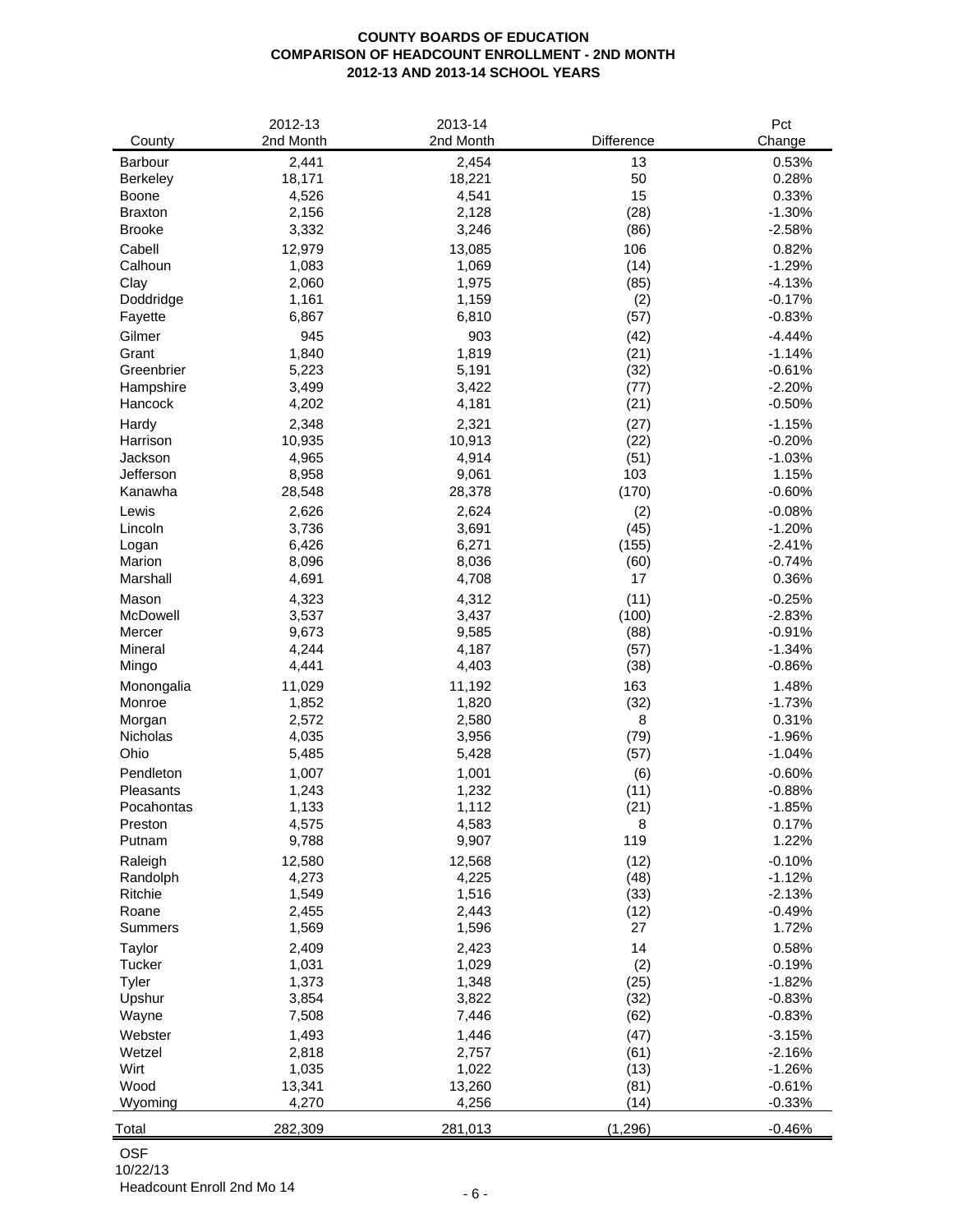# **COUNTY BOARDS OF EDUCATION COMPARISON OF HEADCOUNT ENROLLMENT - 2ND MONTH ARRANGED IN DESCENDING ORDER BY NUMBER OF STUDENTS 2012-13 AND 2013-14 SCHOOL YEARS**

|     |                | 2012-13        | 2013-14   |            | Pct      |
|-----|----------------|----------------|-----------|------------|----------|
| Ct. | County         | 2nd Month      | 2nd Month | Difference | Change   |
| 1.  | Monongalia     | 11,029         | 11,192    | 163        | 1.48%    |
| 2.  | Putnam         | 9,788          | 9,907     | 119        | 1.22%    |
| 3.  | Cabell         | 12,979         | 13,085    | 106        | 0.82%    |
|     |                |                |           |            |          |
| 4.  | Jefferson      | 8,958          | 9,061     | 103        | 1.15%    |
| 5.  | Berkeley       | 18,171         | 18,221    | 50         | 0.28%    |
| 6.  | Summers        | 1,569          | 1,596     | 27         | 1.72%    |
| 7.  | Marshall       | 4,691          | 4,708     | 17         | 0.36%    |
| 8.  | Boone          | 4,526          | 4,541     | 15         | 0.33%    |
| 9.  | Taylor         | 2,409          | 2,423     | 14         | 0.58%    |
| 10. | Barbour        | 2,441          | 2,454     | 13         | 0.53%    |
| 11. | Morgan         | 2,572          | 2,580     | 8          | 0.31%    |
| 12. | Preston        | 4,575          | 4,583     | 8          | 0.17%    |
| 13. | Doddridge      | 1,161          | 1,159     | (2)        | $-0.17%$ |
| 14. | Lewis          | 2,626          | 2,624     | (2)        | $-0.08%$ |
| 15. | Tucker         |                |           |            |          |
|     |                | 1,031          | 1,029     | (2)        | $-0.19%$ |
| 16. | Pendleton      | 1,007          | 1,001     | (6)        | $-0.60%$ |
| 17. | Mason          | 4,323          | 4,312     | (11)       | $-0.25%$ |
| 18. | Pleasants      | 1,243          | 1,232     | (11)       | $-0.88%$ |
| 19. | Raleigh        | 12,580         | 12,568    | (12)       | $-0.10%$ |
| 20. | Roane          | 2,455          | 2,443     | (12)       | $-0.49%$ |
| 21. | Wirt           | 1,035          | 1,022     | (13)       | $-1.26%$ |
| 22. | Calhoun        | 1,083          | 1,069     | (14)       | $-1.29%$ |
| 23. | Wyoming        | 4,270          | 4,256     | (14)       | $-0.33%$ |
| 24. | Grant          | 1,840          | 1,819     | (21)       | $-1.14%$ |
| 25. | Hancock        | 4,202          | 4,181     | (21)       | $-0.50%$ |
|     |                |                |           |            |          |
| 26. | Pocahontas     | 1,133          | 1,112     | (21)       | $-1.85%$ |
| 27. | Harrison       | 10,935         | 10,913    | (22)       | $-0.20%$ |
| 28. | Tyler          | 1,373          | 1,348     | (25)       | $-1.82%$ |
| 29. | Hardy          | 2,348          | 2,321     | (27)       | $-1.15%$ |
| 30. | <b>Braxton</b> | 2,156          | 2,128     | (28)       | $-1.30%$ |
| 31. | Greenbrier     | 5,223          | 5,191     | (32)       | $-0.61%$ |
| 32. | Monroe         | 1,852          | 1,820     | (32)       | $-1.73%$ |
| 33. | Upshur         | 3,854          | 3,822     | (32)       | $-0.83%$ |
| 34. | Ritchie        | 1,549          | 1,516     | (33)       | $-2.13%$ |
| 35. | Mingo          | 4,441          | 4,403     | (38)       | $-0.86%$ |
|     |                |                |           |            |          |
| 36. | Gilmer         | 945            | 903       | (42)       | $-4.44%$ |
| 37. | Lincoln        | 3,736          | 3,691     | (45)       | $-1.20%$ |
| 38. | Webster        | 1,493          | 1,446     | (47)       | $-3.15%$ |
| 39. | Randolph       | 4,273          | 4,225     | (48)       | $-1.12%$ |
| 40. | Jackson        | 4,965          | 4,914     | (51)       | $-1.03%$ |
| 41. | Fayette        | 6,867          | 6,810     | (57)       | $-0.83%$ |
| 42. | Mineral        | 4,244          | 4,187     | (57)       | $-1.34%$ |
| 43. | Ohio           | 5,485          | 5,428     | (57)       | $-1.04%$ |
| 44. | Marion         | 8,096          | 8,036     | (60)       | $-0.74%$ |
| 45. | Wetzel         | 2,818          | 2,757     | (61)       | $-2.16%$ |
| 46. | Wayne          |                | 7,446     | (62)       | $-0.83%$ |
| 47. |                | 7,508<br>3,499 |           |            | $-2.20%$ |
|     | Hampshire      |                | 3,422     | (77)       |          |
| 48. | Nicholas       | 4,035          | 3,956     | (79)       | $-1.96%$ |
| 49. | Wood           | 13,341         | 13,260    | (81)       | $-0.61%$ |
| 50. | Clay           | 2,060          | 1,975     | (85)       | $-4.13%$ |
| 51. | <b>Brooke</b>  | 3,332          | 3,246     | (86)       | $-2.58%$ |
| 52. | Mercer         | 9,673          | 9,585     | (88)       | $-0.91%$ |
| 53. | McDowell       | 3,537          | 3,437     | (100)      | $-2.83%$ |
| 54. | Logan          | 6,426          | 6,271     | (155)      | $-2.41%$ |
| 55. | Kanawha        | 28,548         | 28,378    | (170)      | $-0.60%$ |
|     |                |                |           |            |          |
| ۰   | Total          | 282,309        | 281,013   | (1, 296)   | $-0.46%$ |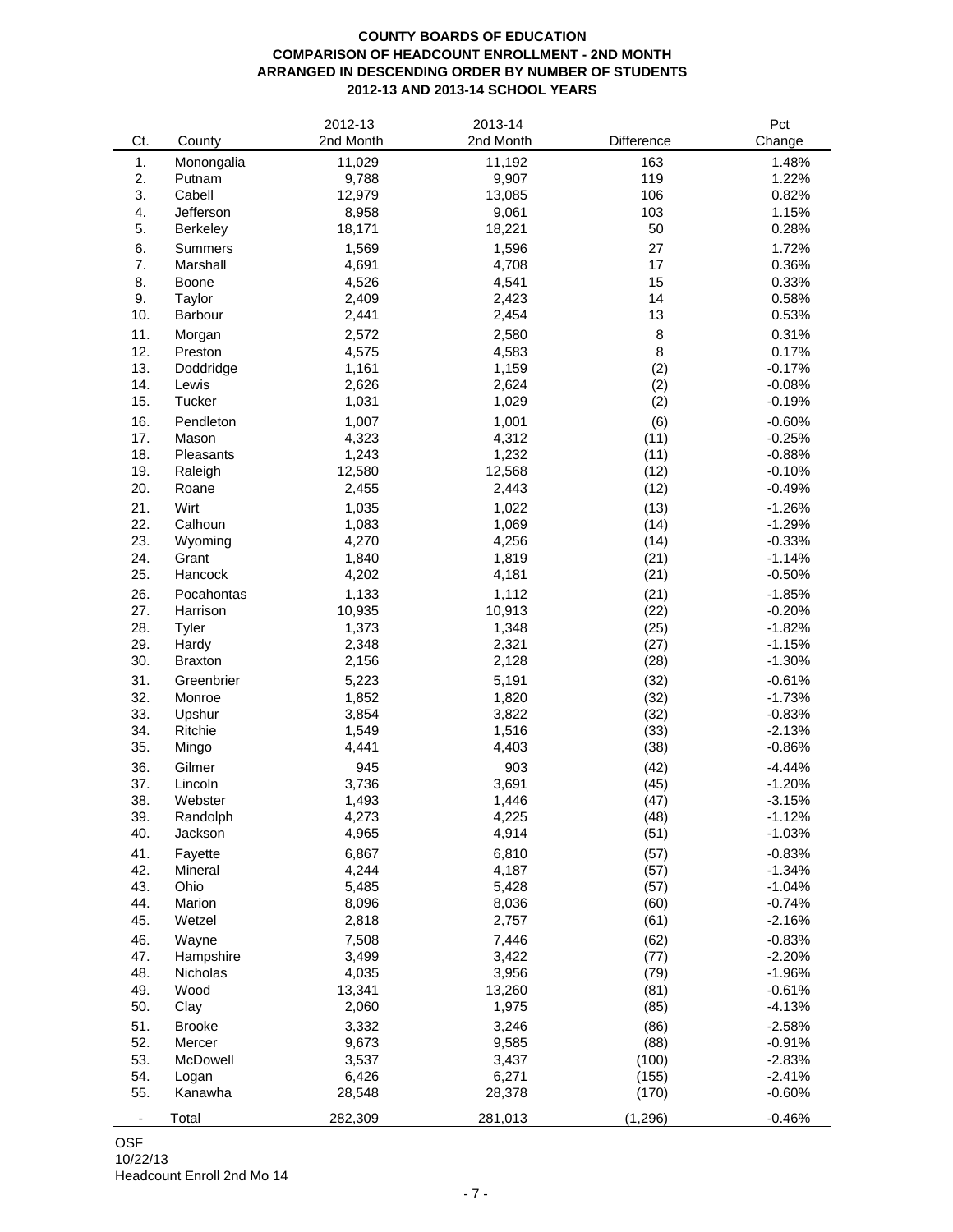# **COUNTY BOARDS OF EDUCATION COMPARISON OF HEADCOUNT ENROLLMENT - 2ND MONTH ARRANGED IN DESCENDING ORDER BY PERCENT CHANGE 2012-13 AND 2013-14 SCHOOL YEARS**

|     |                 | 2012-13   | 2013-14   |            | Pct      |
|-----|-----------------|-----------|-----------|------------|----------|
| Ct. | County          | 2nd Month | 2nd Month | Difference | Change   |
| 1.  | <b>Summers</b>  | 1,569     | 1,596     | 27         | 1.72%    |
| 2.  | Monongalia      | 11,029    | 11,192    | 163        | 1.48%    |
| 3.  | Putnam          | 9,788     | 9,907     | 119        | 1.22%    |
|     |                 |           |           |            |          |
| 4.  | Jefferson       | 8,958     | 9,061     | 103        | 1.15%    |
| 5.  | Cabell          | 12,979    | 13,085    | 106        | 0.82%    |
| 6.  | Taylor          | 2,409     | 2,423     | 14         | 0.58%    |
| 7.  | Barbour         | 2,441     | 2,454     | 13         | 0.53%    |
| 8.  | Marshall        | 4,691     | 4,708     | 17         | 0.36%    |
| 9.  | Boone           | 4,526     | 4,541     | 15         | 0.33%    |
| 10. | Morgan          | 2,572     | 2,580     | 8          | 0.31%    |
| 11. | <b>Berkeley</b> | 18,171    | 18,221    | 50         | 0.28%    |
| 12. | Preston         | 4,575     | 4,583     | 8          | 0.17%    |
| 13. | Lewis           | 2,626     | 2,624     | (2)        | $-0.08%$ |
| 14. | Raleigh         | 12,580    | 12,568    | (12)       | $-0.10%$ |
| 15. | Doddridge       | 1,161     | 1,159     | (2)        | $-0.17%$ |
|     |                 |           |           |            |          |
| 16. | Tucker          | 1,031     | 1,029     | (2)        | $-0.19%$ |
| 17. | Harrison        | 10,935    | 10,913    | (22)       | $-0.20%$ |
| 18. | Mason           | 4,323     | 4,312     | (11)       | $-0.25%$ |
| 19. | Wyoming         | 4,270     | 4,256     | (14)       | $-0.33%$ |
| 20. | Roane           | 2,455     | 2,443     | (12)       | $-0.49%$ |
| 21. | Hancock         | 4,202     | 4,181     | (21)       | $-0.50%$ |
| 22. | Kanawha         | 28,548    | 28,378    | (170)      | $-0.60%$ |
| 23. | Pendleton       | 1,007     | 1,001     | (6)        | $-0.60%$ |
| 24. | Wood            | 13,341    | 13,260    | (81)       | $-0.61%$ |
| 25. | Greenbrier      | 5,223     | 5,191     | (32)       | $-0.61%$ |
| 26. | Marion          | 8,096     | 8,036     | (60)       | $-0.74%$ |
|     |                 | 7,508     |           |            |          |
| 27. | Wayne           |           | 7,446     | (62)       | $-0.83%$ |
| 28. | Fayette         | 6,867     | 6,810     | (57)       | $-0.83%$ |
| 29. | Upshur          | 3,854     | 3,822     | (32)       | $-0.83%$ |
| 30. | Mingo           | 4,441     | 4,403     | (38)       | $-0.86%$ |
| 31. | Pleasants       | 1,243     | 1,232     | (11)       | $-0.88%$ |
| 32. | Mercer          | 9,673     | 9,585     | (88)       | $-0.91%$ |
| 33. | Jackson         | 4,965     | 4,914     | (51)       | $-1.03%$ |
| 34. | Ohio            | 5,485     | 5,428     | (57)       | $-1.04%$ |
| 35. | Randolph        | 4,273     | 4,225     | (48)       | $-1.12%$ |
| 36. | Grant           | 1,840     | 1,819     | (21)       | $-1.14%$ |
| 37. | Hardy           | 2,348     | 2,321     | (27)       | $-1.15%$ |
| 38. | Lincoln         | 3,736     | 3,691     | (45)       | $-1.20%$ |
| 39. | Wirt            | 1,035     | 1,022     | (13)       | $-1.26%$ |
| 40. | Calhoun         | 1,083     | 1,069     | (14)       | $-1.29%$ |
|     |                 |           |           |            |          |
| 41. | <b>Braxton</b>  | 2,156     | 2,128     | (28)       | $-1.30%$ |
| 42. | Mineral         | 4,244     | 4,187     | (57)       | $-1.34%$ |
| 43. | Monroe          | 1,852     | 1,820     | (32)       | $-1.73%$ |
| 44. | Tyler           | 1,373     | 1,348     | (25)       | $-1.82%$ |
| 45. | Pocahontas      | 1,133     | 1,112     | (21)       | $-1.85%$ |
| 46. | <b>Nicholas</b> | 4,035     | 3,956     | (79)       | $-1.96%$ |
| 47. | Ritchie         | 1,549     | 1,516     | (33)       | $-2.13%$ |
| 48. | Wetzel          | 2,818     | 2,757     | (61)       | $-2.16%$ |
| 49. | Hampshire       | 3,499     | 3,422     | (77)       | $-2.20%$ |
| 50. | Logan           | 6,426     | 6,271     | (155)      | $-2.41%$ |
| 51. | <b>Brooke</b>   | 3,332     | 3,246     | (86)       | $-2.58%$ |
| 52. | McDowell        | 3,537     | 3,437     | (100)      | $-2.83%$ |
| 53. | Webster         | 1,493     | 1,446     | (47)       | $-3.15%$ |
| 54. | Clay            | 2,060     | 1,975     | (85)       | $-4.13%$ |
| 55. | Gilmer          | 945       | 903       | (42)       | $-4.44%$ |
|     |                 |           |           |            |          |
|     | Total           | 282,309   | 281,013   | (1, 296)   | $-0.46%$ |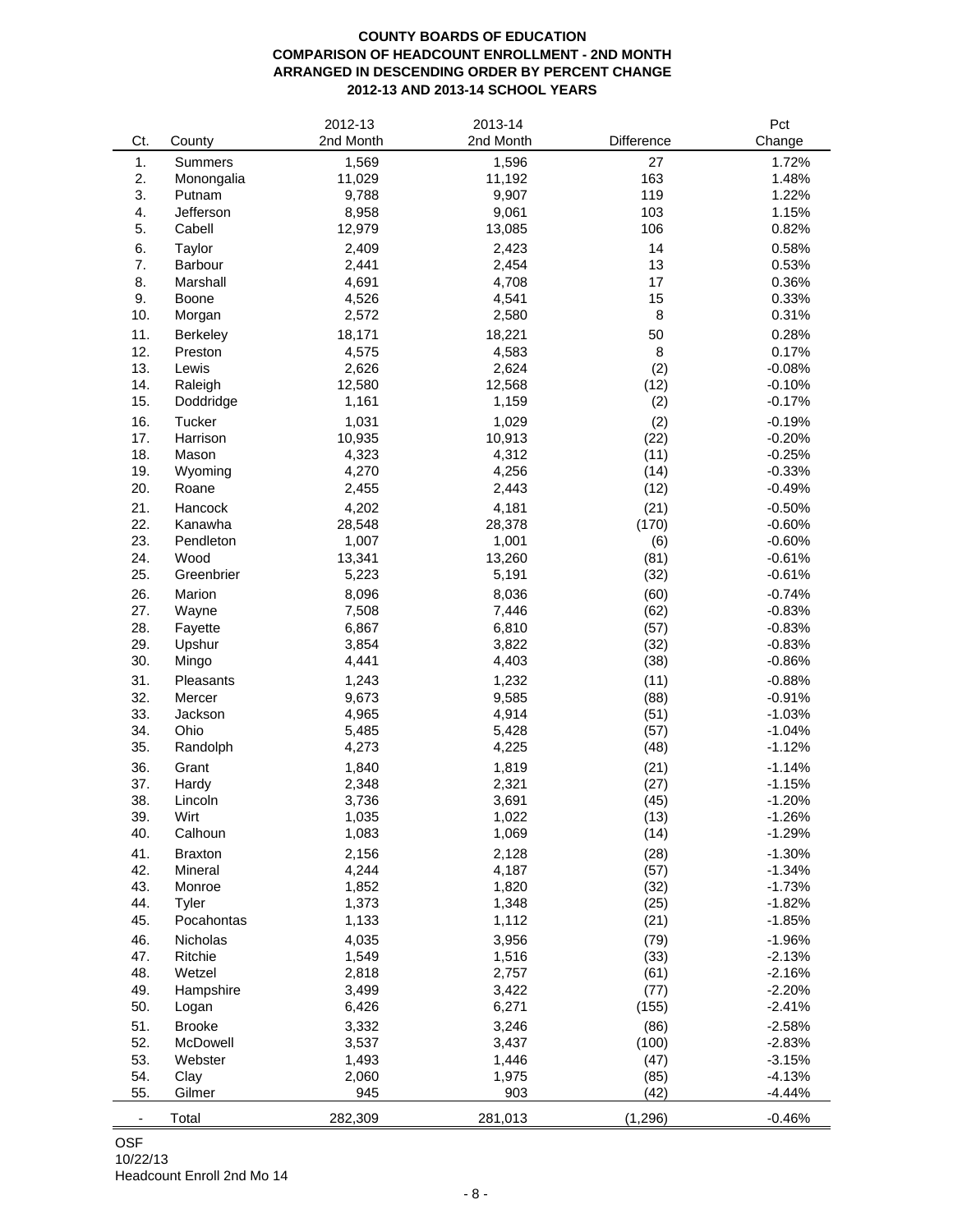### **COUNTY BOARDS OF EDUCATION COMPARISON OF EARLY CHILDHOOD ENROLLMENT - 2ND MONTH 2012-13 AND 2013-14 SCHOOL YEARS**

|                 | 2012-13   | 2013-14   |                | Pct       |
|-----------------|-----------|-----------|----------------|-----------|
| County          | 2nd Month | 2nd Month | Difference     | Change    |
| Barbour         | 142       | 155       | 13             | 9.15%     |
| <b>Berkeley</b> | 872       | 823       | (49)           | $-5.62%$  |
| Boone           | 265       | 288       | 23             | 8.68%     |
| <b>Braxton</b>  | 142       | 133       | (9)            | $-6.34%$  |
| <b>Brooke</b>   | 154       | 137       | (17)           | $-11.04%$ |
| Cabell          | 758       | 840       | 82             | 10.82%    |
| Calhoun         | 65        | 74        | 9              | 13.85%    |
| Clay            | 135       | 160       | 25             | 18.52%    |
| Doddridge       | 73        | 69        | (4)            | $-5.48%$  |
| Fayette         | 396       | 333       | (63)           | $-15.91%$ |
| Gilmer          | 60        | 57        | (3)            | $-5.00%$  |
| Grant           | 100       | 105       | 5              | 5.00%     |
| Greenbrier      | 253       | 253       |                | 0.00%     |
| Hampshire       | 176       | 175       | (1)            | $-0.57%$  |
| Hancock         | 250       | 232       | (18)           | $-7.20%$  |
| Hardy           | 149       | 149       |                | 0.00%     |
| Harrison        | 649       | 668       | 19             | 2.93%     |
| Jackson         | 309       | 258       | (51)           | $-16.50%$ |
| Jefferson       | 323       | 370       | 47             | 14.55%    |
| Kanawha         | 1,494     | 1,446     | (48)           | $-3.21%$  |
| Lewis           | 165       | 144       | (21)           | $-12.73%$ |
| Lincoln         | 264       | 235       | (29)           | $-10.98%$ |
| Logan           | 376       | 313       | (63)           | $-16.76%$ |
| Marion          | 492       | 452       | (40)           | $-8.13%$  |
| Marshall        | 275       | 280       | 5              | 1.82%     |
| Mason           | 296       | 257       | (39)           | $-13.18%$ |
| McDowell        | 216       | 205       | (11)           | $-5.09%$  |
| Mercer          | 564       | 564       | $\blacksquare$ | 0.00%     |
| Mineral         | 295       | 256       | (39)           | $-13.22%$ |
| Mingo           | 259       | 245       | (14)           | $-5.41%$  |
| Monongalia      | 647       | 652       | 5              | 0.77%     |
| Monroe          | 121       | 102       | (19)           | $-15.70%$ |
| Morgan          | 128       | 133       | 5              | 3.91%     |
| Nicholas        | 235       | 193       | (42)           | $-17.87%$ |
| Ohio            | 308       | 333       | 25             | 8.12%     |
| Pendleton       | 67        | 78        | 11             | 16.42%    |
| Pleasants       | 65        | 74        | 9              | 13.85%    |
| Pocahontas      | 58        | 74        | 16             | 27.59%    |
| Preston         | 269       | 242       | (27)           | $-10.04%$ |
| Putnam          | 415       | 442       | 27             | 6.51%     |
| Raleigh         | 769       | 826       | 57             | 7.41%     |
| Randolph        | 227       | 218       | (9)            | $-3.96%$  |
| Ritchie         | 98        | 88        | (10)           | $-10.20%$ |
| Roane           | 123       | 115       | (8)            | $-6.50%$  |
| Summers         | 117       | 100       | (17)           | $-14.53%$ |
| Taylor          | 130       | 135       | 5              | 3.85%     |
| Tucker          | 62        | 68        | 6              | 9.68%     |
| Tyler           | 76        | 74        | (2)            | $-2.63%$  |
| Upshur          | 180       | 177       | (3)            | $-1.67%$  |
| Wayne           | 405       | 412       | 7              | 1.73%     |
| Webster         | 99        | 103       | 4              | 4.04%     |
| Wetzel          | 149       | 142       | (7)            | $-4.70%$  |
| Wirt            | 57        | 58        | 1              | 1.75%     |
| Wood            | 680       | 660       | (20)           | $-2.94%$  |
| Wyoming         | 314       | 282       | (32)           | $-10.19%$ |
| Total           | 15,766    | 15,457    | (309)          | $-1.96%$  |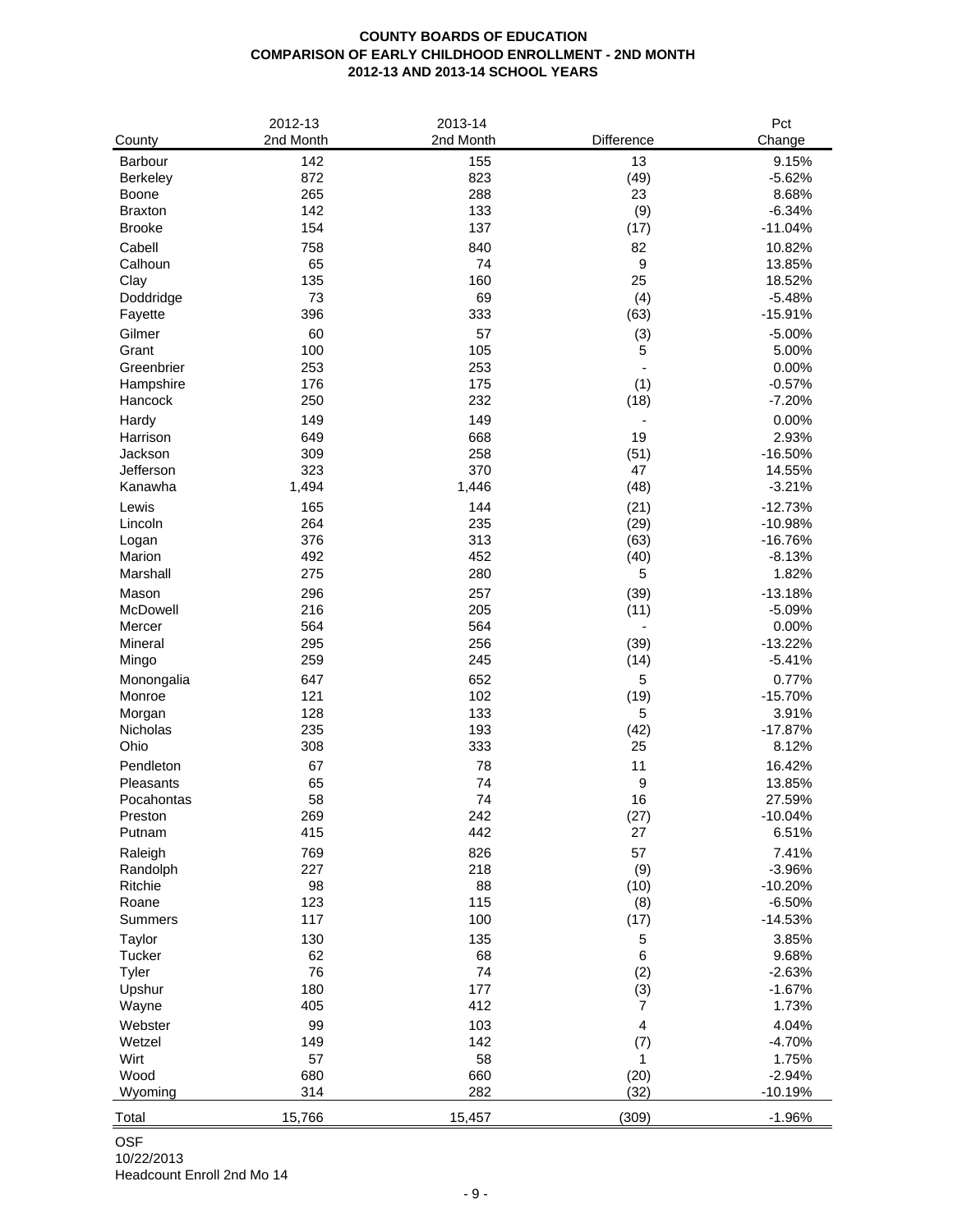# **COUNTY BOARDS OF EDUCATION COMPARISON OF EARLY CHILDHOOD ENROLLMENT - 2ND MONTH ARRANGED IN DESCENDING ORDER BY NUMBER OF STUDENTS 2012-13 AND 2013-14 SCHOOL YEARS**

|     |                | 2012-13   | 2013-14   |                  | Pct       |
|-----|----------------|-----------|-----------|------------------|-----------|
| Ct. | County         | 2nd Month | 2nd Month | Difference       | Change    |
| 1.  | Cabell         | 758       | 840       | 82               | 10.82%    |
| 2.  | Raleigh        | 769       | 826       | 57               | 7.41%     |
| 3.  | Jefferson      | 323       | 370       | 47               | 14.55%    |
|     |                |           | 442       |                  |           |
| 4.  | Putnam         | 415       |           | 27               | 6.51%     |
| 5.  | Clay           | 135       | 160       | 25               | 18.52%    |
| 6.  | Ohio           | 308       | 333       | 25               | 8.12%     |
| 7.  | <b>Boone</b>   | 265       | 288       | 23               | 8.68%     |
| 8.  | Harrison       | 649       | 668       | 19               | 2.93%     |
| 9.  | Pocahontas     | 58        | 74        | 16               | 27.59%    |
| 10. | Barbour        | 142       | 155       | 13               | 9.15%     |
| 11. | Pendleton      | 67        | 78        | 11               | 16.42%    |
| 12. | Calhoun        | 65        | 74        | $\boldsymbol{9}$ | 13.85%    |
| 13. | Pleasants      | 65        | 74        | 9                | 13.85%    |
| 14. | Wayne          | 405       | 412       | $\overline{7}$   | 1.73%     |
| 15. | Tucker         | 62        | 68        | 6                | 9.68%     |
|     |                |           |           |                  |           |
| 16. | Grant          | 100       | 105       | 5                | 5.00%     |
| 17. | Marshall       | 275       | 280       | 5                | 1.82%     |
| 18. | Monongalia     | 647       | 652       | 5                | 0.77%     |
| 19. | Morgan         | 128       | 133       | 5                | 3.91%     |
| 20. | Taylor         | 130       | 135       | 5                | 3.85%     |
| 21. | Webster        | 99        | 103       | 4                | 4.04%     |
| 22. | Wirt           | 57        | 58        | 1                | 1.75%     |
| 23. | Greenbrier     | 253       | 253       |                  | 0.00%     |
| 24. | Hardy          | 149       | 149       |                  | 0.00%     |
| 25. | Mercer         | 564       | 564       |                  | 0.00%     |
| 26. | Hampshire      | 176       | 175       | (1)              | $-0.57%$  |
| 27. | Tyler          | 76        | 74        | (2)              | $-2.63%$  |
| 28. | Gilmer         | 60        | 57        | (3)              | $-5.00%$  |
| 29. | Upshur         | 180       | 177       | (3)              | $-1.67%$  |
| 30. | Doddridge      | 73        | 69        | (4)              | $-5.48%$  |
|     |                |           |           |                  |           |
| 31. | Wetzel         | 149       | 142       | (7)              | $-4.70%$  |
| 32. | Roane          | 123       | 115       | (8)              | $-6.50%$  |
| 33. | <b>Braxton</b> | 142       | 133       | (9)              | $-6.34%$  |
| 34. | Randolph       | 227       | 218       | (9)              | $-3.96%$  |
| 35. | Ritchie        | 98        | 88        | (10)             | $-10.20%$ |
| 36. | McDowell       | 216       | 205       | (11)             | $-5.09%$  |
| 37. | Mingo          | 259       | 245       | (14)             | $-5.41%$  |
| 38. | <b>Brooke</b>  | 154       | 137       | (17)             | $-11.04%$ |
| 39. | Summers        | 117       | 100       | (17)             | $-14.53%$ |
| 40. | Hancock        | 250       | 232       | (18)             | $-7.20%$  |
| 41. | Monroe         | 121       | 102       | (19)             | $-15.70%$ |
| 42. | Wood           | 680       | 660       | (20)             | $-2.94%$  |
| 43. | Lewis          | 165       | 144       | (21)             | $-12.73%$ |
| 44. | Preston        | 269       | 242       | (27)             | $-10.04%$ |
| 45. |                | 264       | 235       |                  |           |
|     | Lincoln        |           |           | (29)             | $-10.98%$ |
| 46. | Wyoming        | 314       | 282       | (32)             | $-10.19%$ |
| 47. | Mason          | 296       | 257       | (39)             | $-13.18%$ |
| 48. | Mineral        | 295       | 256       | (39)             | $-13.22%$ |
| 49. | Marion         | 492       | 452       | (40)             | $-8.13%$  |
| 50. | Nicholas       | 235       | 193       | (42)             | $-17.87%$ |
| 51. | Kanawha        | 1,494     | 1,446     | (48)             | $-3.21%$  |
| 52. | Berkeley       | 872       | 823       | (49)             | $-5.62%$  |
| 53. | Jackson        | 309       | 258       | (51)             | $-16.50%$ |
| 54. | Fayette        | 396       | 333       | (63)             | $-15.91%$ |
| 55. | Logan          | 376       | 313       | (63)             | $-16.76%$ |
|     |                |           |           |                  |           |
|     | Total          | 15,766    | 15,457    | (309)            | $-1.96%$  |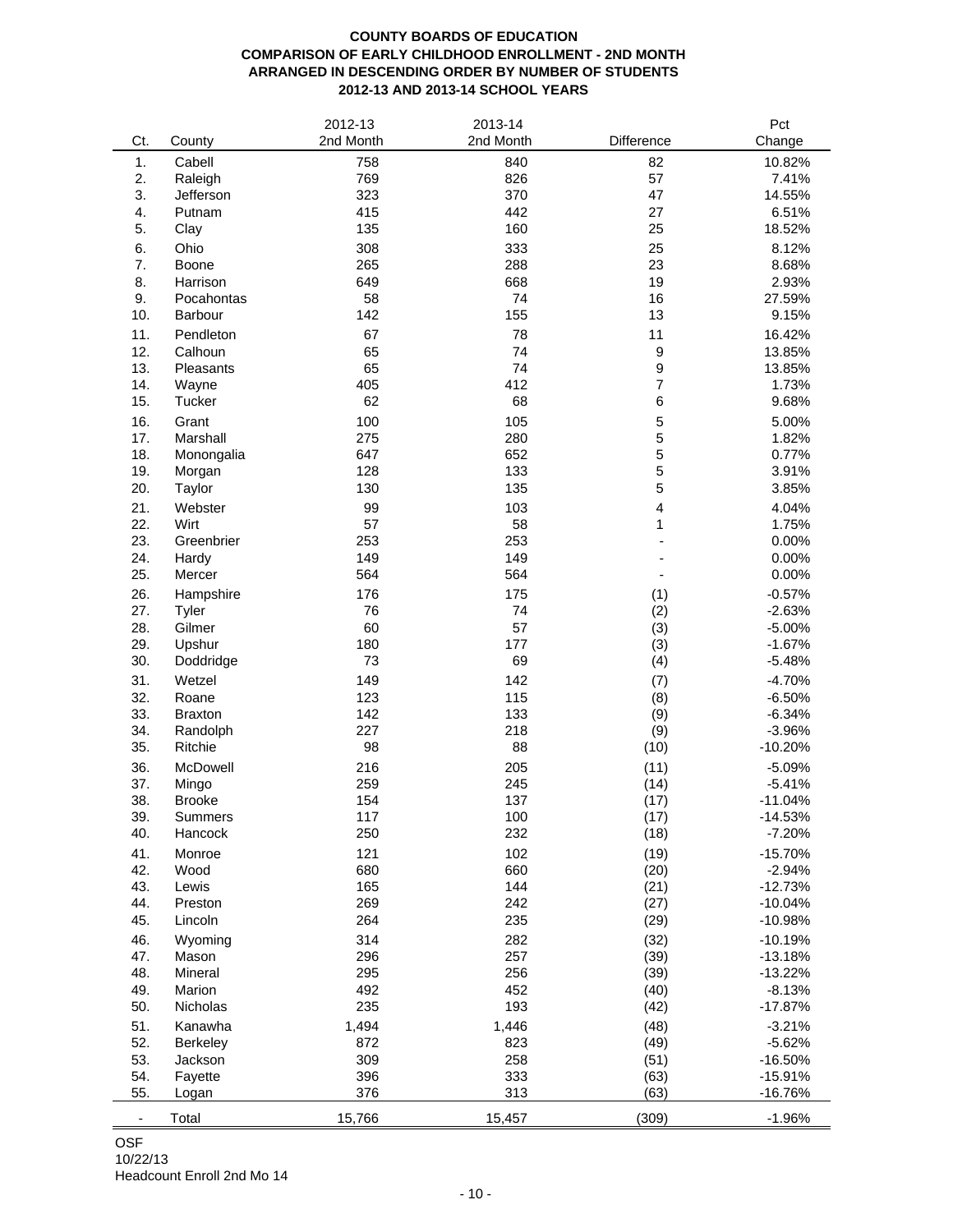# **COUNTY BOARDS OF EDUCATION COMPARISON OF EARLY CHILDHOOD ENROLLMENT - 2ND MONTH ARRANGED IN DESCENDING ORDER BY PERCENT CHANGE 2012-13 AND 2013-14 SCHOOL YEARS**

|                          |                | 2012-13   | 2013-14   |                | Pct       |
|--------------------------|----------------|-----------|-----------|----------------|-----------|
| Ct.                      | County         | 2nd Month | 2nd Month | Difference     | Change    |
| 1.                       | Pocahontas     | 58        | 74        | 16             | 27.59%    |
| 2.                       | Clay           | 135       | 160       | 25             | 18.52%    |
| 3.                       | Pendleton      | 67        | 78        | 11             | 16.42%    |
| 4.                       | Jefferson      | 323       | 370       | 47             | 14.55%    |
| 5.                       | Calhoun        | 65        | 74        | 9              | 13.85%    |
|                          |                |           |           |                |           |
| 6.                       | Pleasants      | 65        | 74        | 9              | 13.85%    |
| 7.                       | Cabell         | 758       | 840       | 82             | 10.82%    |
| 8.                       | Tucker         | 62        | 68        | 6              | 9.68%     |
| 9.                       | Barbour        | 142       | 155       | 13             | 9.15%     |
| 10.                      | Boone          | 265       | 288       | 23             | 8.68%     |
| 11.                      | Ohio           | 308       | 333       | 25             | 8.12%     |
| 12.                      | Raleigh        | 769       | 826       | 57             | 7.41%     |
| 13.                      | Putnam         | 415       | 442       | 27             | 6.51%     |
| 14.                      | Grant          | 100       | 105       | 5              | 5.00%     |
| 15.                      | Webster        | 99        | 103       | $\overline{4}$ | 4.04%     |
| 16.                      |                | 128       | 133       | 5              | 3.91%     |
|                          | Morgan         |           |           |                |           |
| 17.                      | Taylor         | 130       | 135       | 5              | 3.85%     |
| 18.                      | Harrison       | 649       | 668       | 19             | 2.93%     |
| 19.                      | Marshall       | 275       | 280       | 5              | 1.82%     |
| 20.                      | Wirt           | 57        | 58        | 1              | 1.75%     |
| 21.                      | Wayne          | 405       | 412       | $\overline{7}$ | 1.73%     |
| 22.                      | Monongalia     | 647       | 652       | 5              | 0.77%     |
| 23.                      | Greenbrier     | 253       | 253       |                | 0.00%     |
| 24.                      | Hardy          | 149       | 149       |                | 0.00%     |
| 25.                      | Mercer         | 564       | 564       |                | 0.00%     |
| 26.                      | Hampshire      | 176       | 175       | (1)            | $-0.57%$  |
| 27.                      | Upshur         | 180       | 177       | (3)            | $-1.67%$  |
| 28.                      | Tyler          | 76        | 74        | (2)            | $-2.63%$  |
| 29.                      | Wood           | 680       | 660       | (20)           | $-2.94%$  |
| 30.                      | Kanawha        | 1,494     | 1,446     | (48)           | $-3.21%$  |
|                          |                |           |           |                |           |
| 31.                      | Randolph       | 227       | 218       | (9)            | $-3.96%$  |
| 32.                      | Wetzel         | 149       | 142       | (7)            | $-4.70%$  |
| 33.                      | Gilmer         | 60        | 57        | (3)            | $-5.00%$  |
| 34.                      | McDowell       | 216       | 205       | (11)           | $-5.09%$  |
| 35.                      | Mingo          | 259       | 245       | (14)           | $-5.41%$  |
| 36.                      | Doddridge      | 73        | 69        | (4)            | $-5.48%$  |
| 37.                      | Berkeley       | 872       | 823       | (49)           | $-5.62%$  |
| 38.                      | <b>Braxton</b> | 142       | 133       | (9)            | $-6.34%$  |
| 39.                      | Roane          | 123       | 115       | (8)            | $-6.50%$  |
| 40.                      | Hancock        | 250       | 232       | (18)           | $-7.20%$  |
| 41.                      | Marion         | 492       | 452       | (40)           | $-8.13%$  |
| 42.                      | Preston        | 269       | 242       | (27)           | $-10.04%$ |
| 43.                      | Wyoming        | 314       | 282       | (32)           | $-10.19%$ |
| 44.                      | Ritchie        | 98        | 88        | (10)           | $-10.20%$ |
| 45.                      | Lincoln        | 264       | 235       | (29)           | $-10.98%$ |
|                          |                |           |           |                |           |
| 46.                      | <b>Brooke</b>  | 154       | 137       | (17)           | $-11.04%$ |
| 47.                      | Lewis          | 165       | 144       | (21)           | $-12.73%$ |
| 48.                      | Mason          | 296       | 257       | (39)           | $-13.18%$ |
| 49.                      | Mineral        | 295       | 256       | (39)           | $-13.22%$ |
| 50.                      | Summers        | 117       | 100       | (17)           | $-14.53%$ |
| 51.                      | Monroe         | 121       | 102       | (19)           | $-15.70%$ |
| 52.                      | Fayette        | 396       | 333       | (63)           | $-15.91%$ |
| 53.                      | Jackson        | 309       | 258       | (51)           | $-16.50%$ |
| 54.                      | Logan          | 376       | 313       | (63)           | $-16.76%$ |
| 55.                      | Nicholas       | 235       | 193       | (42)           | $-17.87%$ |
|                          |                |           |           |                |           |
| $\overline{\phantom{a}}$ | Total          | 15,766    | 15,457    | (309)          | $-1.96%$  |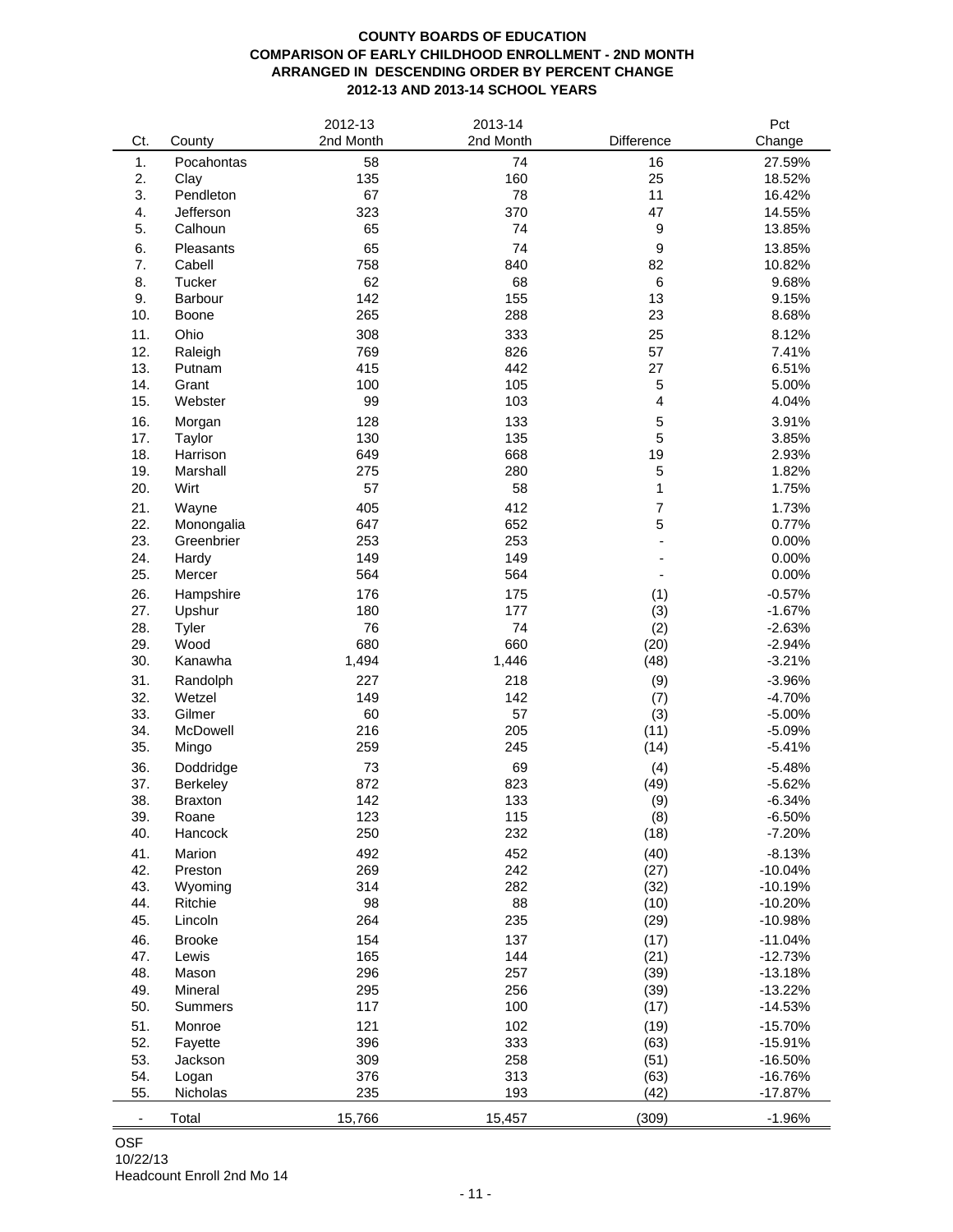# **COUNTY BOARDS OF EDUCATION COMPARISON OF KINDERGARTEN HEADCOUNT ENROLLMENT (FIVE YEARS OF AGE) - 2ND MONTH 2012-13 AND 2013-14 SCHOOL YEARS**

|                | 2012-13   | 2013-14   |                              | Pct       |
|----------------|-----------|-----------|------------------------------|-----------|
| County         | 2nd Month | 2nd Month | Difference                   | Change    |
| Barbour        | 182       | 186       | 4                            | 2.20%     |
| Berkeley       | 1,448     | 1,448     | $\overline{\phantom{m}}$     | 0.00%     |
| Boone          | 362       | 344       | (18)                         | $-4.97%$  |
| <b>Braxton</b> | 174       | 180       | 6                            | 3.45%     |
| <b>Brooke</b>  | 251       | 238       | (13)                         | $-5.18%$  |
| Cabell         |           |           |                              | $-5.73%$  |
|                | 1,100     | 1,037     | (63)                         |           |
| Calhoun        | 88        | 80        | (8)                          | $-9.09%$  |
| Clay           | 172       | 152<br>82 | (20)                         | $-11.63%$ |
| Doddridge      | 74        |           | 8                            | 10.81%    |
| Fayette        | 525       | 521       | (4)                          | $-0.76%$  |
| Gilmer         | 75        | 60        | (15)                         | $-20.00%$ |
| Grant          | 126       | 122       | (4)                          | $-3.17%$  |
| Greenbrier     | 416       | 368       | (48)                         | $-11.54%$ |
| Hampshire      | 256       | 231       | (25)                         | $-9.77%$  |
| Hancock        | 314       | 352       | 38                           | 12.10%    |
| Hardy          | 190       | 173       | (17)                         | $-8.95%$  |
| Harrison       | 842       | 849       | $\overline{7}$               | 0.83%     |
| Jackson        | 345       | 390       | 45                           | 13.04%    |
| Jefferson      | 728       | 688       | (40)                         | $-5.49%$  |
| Kanawha        | 2,144     | 2,144     | $\qquad \qquad \blacksquare$ | 0.00%     |
| Lewis          | 193       | 222       | 29                           | 15.03%    |
| Lincoln        | 326       | 336       | 10                           | 3.07%     |
| Logan          | 442       | 443       | 1                            | 0.23%     |
| Marion         | 612       | 630       | 18                           | 2.94%     |
| Marshall       | 336       | 377       | 41                           | 12.20%    |
| Mason          | 318       | 342       | 24                           | 7.55%     |
| McDowell       | 303       | 252       | (51)                         | $-16.83%$ |
| Mercer         | 792       | 788       | (4)                          | $-0.51%$  |
| Mineral        | 309       | 322       | 13                           | 4.21%     |
| Mingo          | 362       | 366       | 4                            | 1.10%     |
| Monongalia     | 865       | 838       | (27)                         | $-3.12%$  |
| Monroe         | 145       | 149       | 4                            | 2.76%     |
| Morgan         | 159       | 174       | 15                           | 9.43%     |
| Nicholas       | 356       | 308       | (48)                         | $-13.48%$ |
| Ohio           | 424       | 392       | (32)                         | $-7.55%$  |
|                |           |           |                              |           |
| Pendleton      | 63<br>102 | 65<br>80  | $\overline{c}$               | 3.17%     |
| Pleasants      |           | 68        | (22)                         | $-21.57%$ |
| Pocahontas     | 80        |           | (12)                         | $-15.00%$ |
| Preston        | 333       | 374       | 41                           | 12.31%    |
| Putnam         | 724       | 713       | (11)                         | $-1.52%$  |
| Raleigh        | 1,021     | 949       | (72)                         | $-7.05%$  |
| Randolph       | 374       | 338       | (36)                         | $-9.63%$  |
| Ritchie        | 111       | 112       | 1                            | 0.90%     |
| Roane          | 196       | 201       | 5                            | 2.55%     |
| Summers        | 132       | 135       | 3                            | 2.27%     |
| Taylor         | 177       | 190       | 13                           | 7.34%     |
| Tucker         | 61        | 68        | $\overline{7}$               | 11.48%    |
| Tyler          | 104       | 92        | (12)                         | $-11.54%$ |
| Upshur         | 305       | 270       | (35)                         | $-11.48%$ |
| Wayne          | 581       | 583       | 2                            | 0.34%     |
| Webster        | 118       | 118       |                              | 0.00%     |
| Wetzel         | 212       | 188       | (24)                         | $-11.32%$ |
| Wirt           | 70        | 67        | (3)                          | $-4.29%$  |
| Wood           | 944       | 979       | 35                           | 3.71%     |
| Wyoming        | 314       | 356       | 42                           | 13.38%    |
| Total          | 21,776    | 21,530    | (246)                        | $-1.13%$  |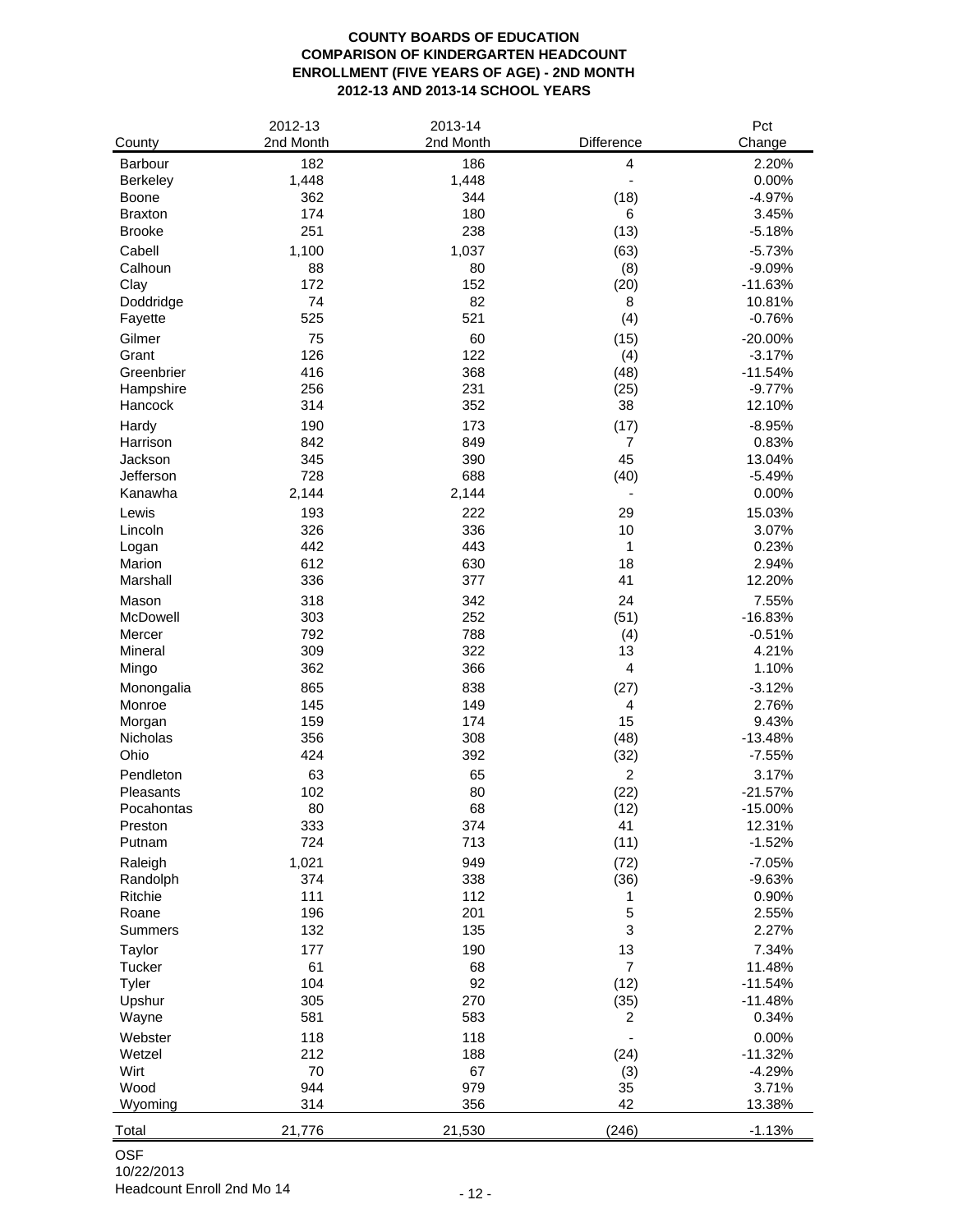### **COUNTY BOARDS OF EDUCATION COMPARISON OF KINDERGARTEN HEADCOUNT ENROLLMENT (FIVE YEARS OF AGE) - 2ND MONTH ARRANGED IN DESCENDING ORDER BY NUMBER OF STUDENTS 2013-14 YEAR**

|                          |                | 2012-13   | 2013-14   |                | Pct.      |
|--------------------------|----------------|-----------|-----------|----------------|-----------|
| Ct.                      | County         | 2nd Month | 2nd Month | Difference     | Change    |
| 1.                       | Jackson        | 345       | 390       | 45             | 13.04%    |
| 2.                       | Wyoming        | 314       | 356       | 42             | 13.38%    |
| 3.                       | Marshall       | 336       | 377       | 41             | 12.20%    |
| 4.                       | Preston        | 333       | 374       | 41             | 12.31%    |
| 5.                       | Hancock        | 314       | 352       | 38             | 12.10%    |
|                          |                |           |           |                |           |
| 6.                       | Wood           | 944       | 979       | 35             | 3.71%     |
| 7.                       | Lewis          | 193       | 222       | 29             | 15.03%    |
| 8.                       | Mason          | 318       | 342       | 24             | 7.55%     |
| 9.                       | Marion         | 612       | 630       | 18             | 2.94%     |
| 10.                      | Morgan         | 159       | 174       | 15             | 9.43%     |
| 11.                      | Mineral        | 309       | 322       | 13             | 4.21%     |
| 12.                      | Taylor         | 177       | 190       | 13             | 7.34%     |
| 13.                      | Lincoln        | 326       | 336       | 10             | 3.07%     |
| 14.                      | Doddridge      | 74        | 82        | 8              | 10.81%    |
| 15.                      | Harrison       | 842       | 849       | $\overline{7}$ | 0.83%     |
| 16.                      | Tucker         | 61        | 68        | 7              | 11.48%    |
| 17.                      | <b>Braxton</b> | 174       | 180       | 6              | 3.45%     |
| 18.                      | Roane          | 196       | 201       | 5              | 2.55%     |
| 19.                      | Barbour        | 182       | 186       | 4              | 2.20%     |
| 20.                      | Mingo          | 362       | 366       | 4              | 1.10%     |
| 21.                      | Monroe         | 145       | 149       | 4              | 2.76%     |
| 22.                      | <b>Summers</b> | 132       | 135       | 3              | 2.27%     |
| 23.                      | Pendleton      | 63        | 65        | $\overline{c}$ | 3.17%     |
| 24.                      | Wayne          | 581       | 583       | $\overline{c}$ | 0.34%     |
| 25.                      | Logan          | 442       | 443       | 1              | 0.23%     |
| 26.                      | Ritchie        | 111       | 112       | 1              | 0.90%     |
| 27.                      | Berkeley       | 1,448     | 1,448     |                | 0.00%     |
| 28.                      | Kanawha        | 2,144     | 2,144     |                | 0.00%     |
| 29.                      | Webster        | 118       | 118       |                | 0.00%     |
| 30.                      | Wirt           | 70        | 67        | (3)            | $-4.29%$  |
| 31.                      | Fayette        | 525       | 521       | (4)            | $-0.76%$  |
| 32.                      | Grant          | 126       | 122       | (4)            | $-3.17%$  |
| 33.                      | Mercer         | 792       | 788       | (4)            | $-0.51%$  |
| 34.                      | Calhoun        | 88        | 80        | (8)            | $-9.09%$  |
| 35.                      | Putnam         | 724       | 713       | (11)           | $-1.52%$  |
| 36.                      | Pocahontas     | 80        | 68        | (12)           | $-15.00%$ |
| 37.                      | Tyler          | 104       | 92        | (12)           | $-11.54%$ |
| 38.                      | <b>Brooke</b>  | 251       | 238       | (13)           | $-5.18%$  |
| 39.                      | Gilmer         | 75        | 60        | (15)           | $-20.00%$ |
| 40.                      | Hardy          | 190       | 173       | (17)           | $-8.95%$  |
| 41.                      | Boone          | 362       | 344       | (18)           | $-4.97%$  |
| 42.                      | Clay           | 172       | 152       | (20)           | $-11.63%$ |
| 43.                      | Pleasants      | 102       | 80        | (22)           | $-21.57%$ |
| 44.                      | Wetzel         | 212       | 188       | (24)           | $-11.32%$ |
| 45.                      | Hampshire      | 256       | 231       | (25)           | $-9.77%$  |
| 46.                      | Monongalia     | 865       | 838       | (27)           | $-3.12%$  |
| 47.                      | Ohio           | 424       | 392       | (32)           | $-7.55%$  |
| 48.                      | Upshur         | 305       | 270       | (35)           | $-11.48%$ |
| 49.                      | Randolph       | 374       | 338       | (36)           | $-9.63%$  |
| 50.                      | Jefferson      | 728       | 688       | (40)           | $-5.49%$  |
|                          |                |           |           |                |           |
| 51.                      | Greenbrier     | 416       | 368       | (48)           | $-11.54%$ |
| 52.                      | Nicholas       | 356       | 308       | (48)           | $-13.48%$ |
| 53.                      | McDowell       | 303       | 252       | (51)           | $-16.83%$ |
| 54.                      | Cabell         | 1,100     | 1,037     | (63)           | $-5.73%$  |
| 55.                      | Raleigh        | 1,021     | 949       | (72)           | $-7.05%$  |
| $\overline{\phantom{a}}$ | Total          | 21,776    | 21,530    | (246)          | $-1.13%$  |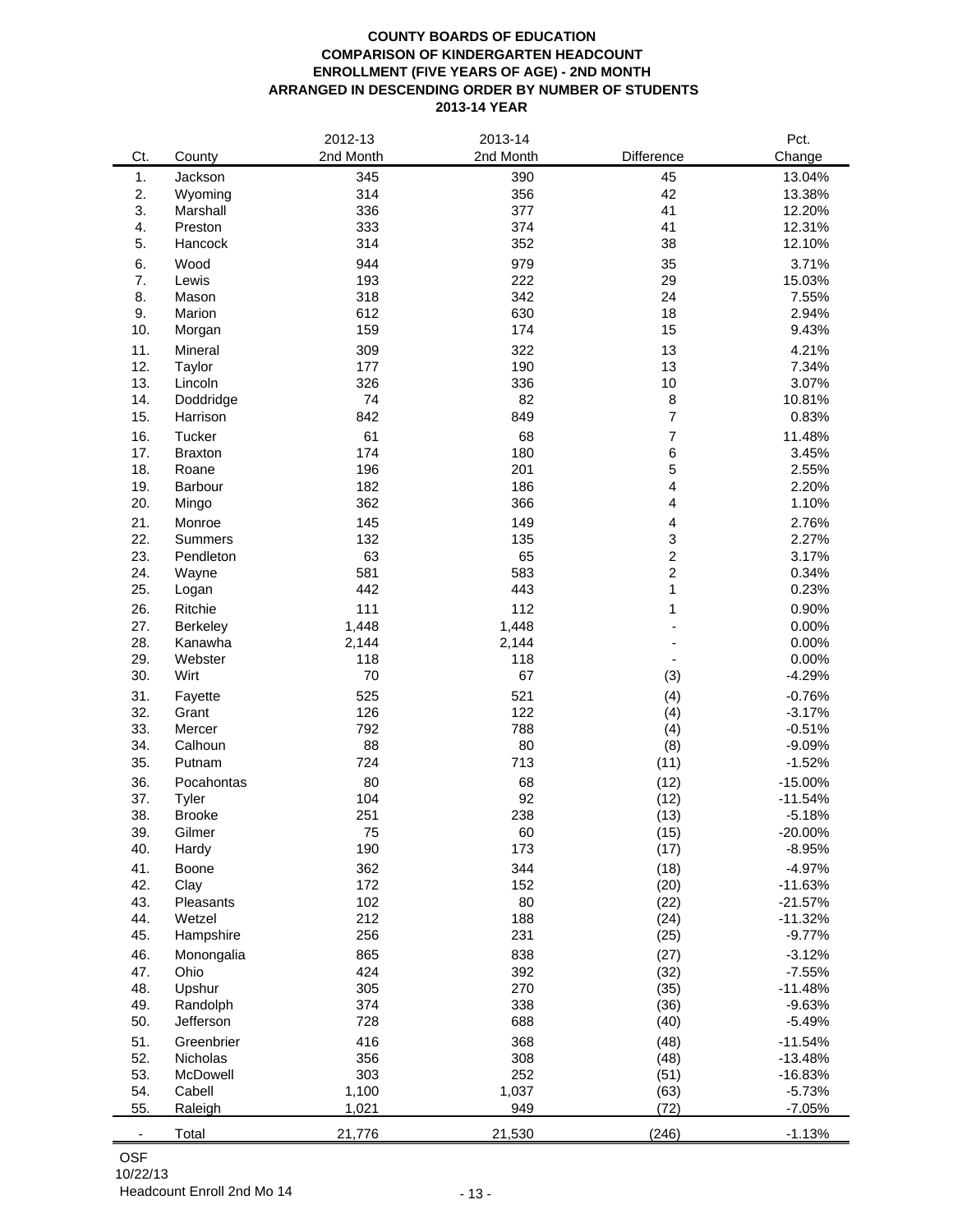### **COUNTY BOARDS OF EDUCATION COMPARISON OF KINDERGARTEN HEADCOUNT ENROLLMENT (FIVE YEARS OF AGE) - 2ND MONTH ARRANGED IN DESCENDING ORDER BY PERCENT CHANGE 2012-13 AND 2013-14 SCHOOL YEARS**

|     |                  | 2012-13    | 2013-14    |                         | Pct.      |
|-----|------------------|------------|------------|-------------------------|-----------|
| Ct. | County           | 2nd Month  | 2nd Month  | Difference              | Change    |
| 1.  | Lewis            | 193        | 222        | 29                      | 15.03%    |
| 2.  | Wyoming          | 314        | 356        | 42                      | 13.38%    |
| 3.  | Jackson          | 345        | 390        | 45                      | 13.04%    |
| 4.  | Preston          | 333        | 374        | 41                      | 12.31%    |
| 5.  | Marshall         | 336        | 377        | 41                      | 12.20%    |
|     |                  |            |            |                         |           |
| 6.  | Hancock          | 314        | 352        | 38                      | 12.10%    |
| 7.  | Tucker           | 61         | 68         | $\overline{7}$          | 11.48%    |
| 8.  | Doddridge        | 74         | 82         | 8                       | 10.81%    |
| 9.  | Morgan           | 159        | 174        | 15                      | 9.43%     |
| 10. | Mason            | 318        | 342        | 24                      | 7.55%     |
| 11. | Taylor           | 177        | 190        | 13                      | 7.34%     |
| 12. | Mineral          | 309        | 322        | 13                      | 4.21%     |
| 13. | Wood             | 944        | 979        | 35                      | 3.71%     |
| 14. | <b>Braxton</b>   | 174        | 180        | 6                       | 3.45%     |
| 15. | Pendleton        | 63         | 65         | $\overline{c}$          | 3.17%     |
| 16. | Lincoln          | 326        | 336        | 10                      | 3.07%     |
| 17. | Marion           | 612        | 630        | 18                      | 2.94%     |
| 18. | Monroe           | 145        | 149        | 4                       | 2.76%     |
| 19. | Roane            | 196        | 201        | $\mathbf 5$             | 2.55%     |
| 20. | <b>Summers</b>   | 132        | 135        | 3                       | 2.27%     |
| 21. | Barbour          | 182        | 186        | $\overline{\mathbf{4}}$ | 2.20%     |
| 22. |                  | 362        | 366        | 4                       | 1.10%     |
| 23. | Mingo<br>Ritchie | 111        | 112        | 1                       | 0.90%     |
|     | Harrison         |            |            | $\overline{7}$          |           |
| 24. |                  | 842<br>581 | 849<br>583 | $\overline{c}$          | 0.83%     |
| 25. | Wayne            |            |            |                         | 0.34%     |
| 26. | Logan            | 442        | 443        | 1                       | 0.23%     |
| 27. | <b>Berkeley</b>  | 1,448      | 1,448      |                         | 0.00%     |
| 28. | Kanawha          | 2,144      | 2,144      |                         | 0.00%     |
| 29. | Webster          | 118        | 118        |                         | 0.00%     |
| 30. | Mercer           | 792        | 788        | (4)                     | $-0.51%$  |
| 31. | Fayette          | 525        | 521        | (4)                     | $-0.76%$  |
| 32. | Putnam           | 724        | 713        | (11)                    | $-1.52%$  |
| 33. | Monongalia       | 865        | 838        | (27)                    | $-3.12%$  |
| 34. | Grant            | 126        | 122        | (4)                     | $-3.17%$  |
| 35. | Wirt             | 70         | 67         | (3)                     | $-4.29%$  |
| 36. | Boone            | 362        | 344        | (18)                    | $-4.97%$  |
| 37. | <b>Brooke</b>    | 251        | 238        | (13)                    | $-5.18%$  |
| 38. | Jefferson        | 728        | 688        | (40)                    | $-5.49%$  |
| 39. | Cabell           | 1,100      | 1,037      | (63)                    | $-5.73%$  |
| 40. | Raleigh          | 1,021      | 949        | (72)                    | $-7.05%$  |
| 41. | Ohio             | 424        | 392        | (32)                    | $-7.55%$  |
| 42. | Hardy            | 190        | 173        | (17)                    | $-8.95%$  |
| 43. | Calhoun          |            | 80         |                         |           |
| 44. | Randolph         | 88         | 338        | (8)                     | $-9.09%$  |
|     |                  | 374        |            | (36)                    | $-9.63%$  |
| 45. | Hampshire        | 256        | 231        | (25)                    | $-9.77%$  |
| 46. | Wetzel           | 212        | 188        | (24)                    | $-11.32%$ |
| 47. | Upshur           | 305        | 270        | (35)                    | $-11.48%$ |
| 48. | Greenbrier       | 416        | 368        | (48)                    | $-11.54%$ |
| 49. | Tyler            | 104        | 92         | (12)                    | $-11.54%$ |
| 50. | Clay             | 172        | 152        | (20)                    | $-11.63%$ |
| 51. | Nicholas         | 356        | 308        | (48)                    | $-13.48%$ |
| 52. | Pocahontas       | 80         | 68         | (12)                    | $-15.00%$ |
| 53. | McDowell         | 303        | 252        | (51)                    | $-16.83%$ |
| 54. | Gilmer           | 75         | 60         | (15)                    | $-20.00%$ |
| 55. | Pleasants        | 102        | 80         | (22)                    | $-21.57%$ |
| ۰   | Total            | 21,776     | 21,530     | (246)                   | $-1.13%$  |
|     |                  |            |            |                         |           |